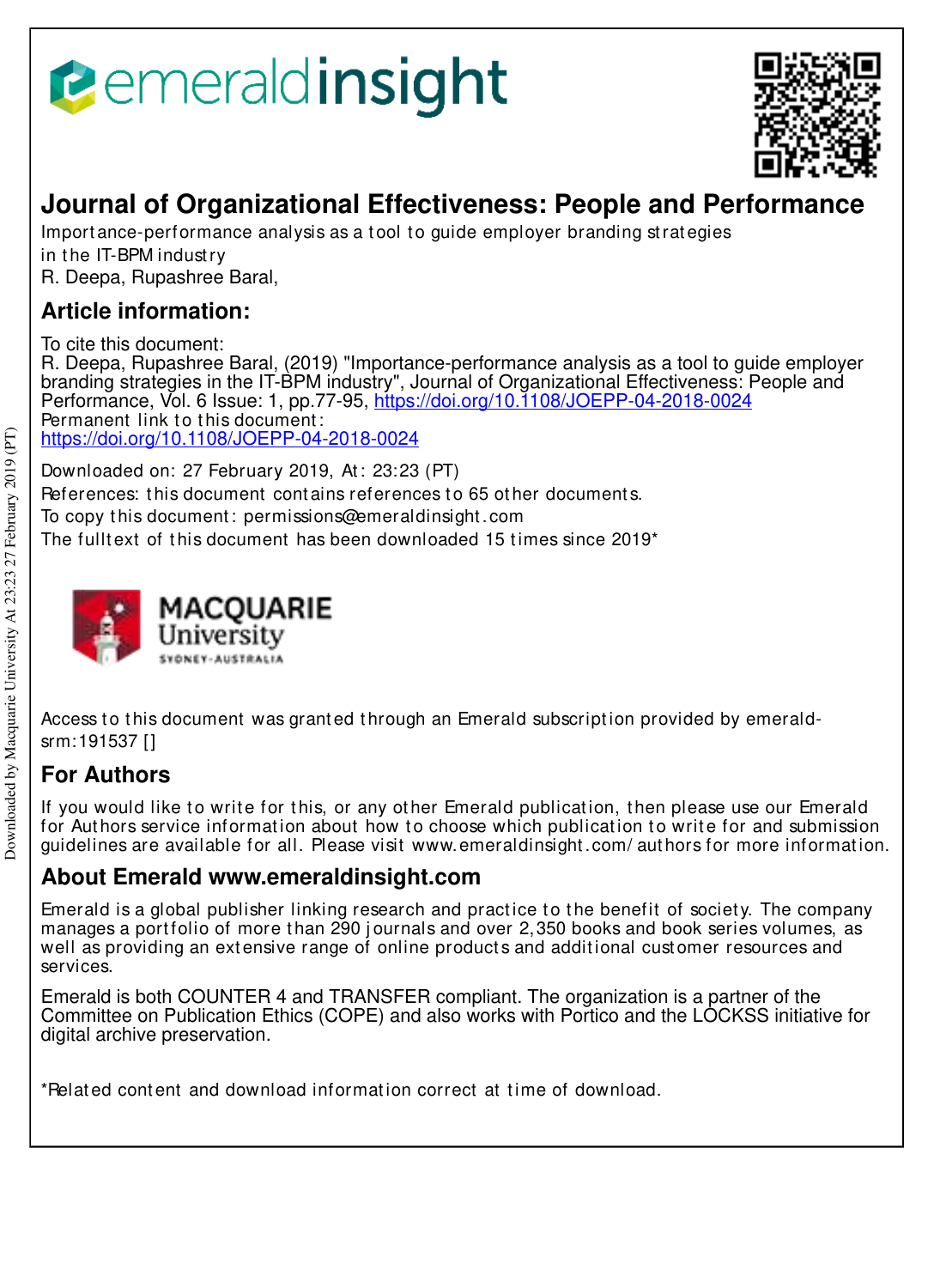## Importance-performance analysis as a tool to guide employer branding strategies in the IT-BPM industry

R. Deepa

Rajalakshmi Engineering College, Chennai, India, and Rupashree Baral

Department of Management Studies, Indian Institute of Technology Madras, Chennai, India

#### Abstract

Purpose – Based on attribute research in marketing, importance-performance analysis (IPA) provides a useful analogy to examine employer branding concepts. The purpose of this paper is to use IPA to evaluate employees' perceptions of important employer value proposition (EVP) attributes and their corresponding psychological contract fulfillment scores. IPA is applied to 40 EVP attributes and their corresponding EVP dimensions – "Economic Value", "Development Value", "Social Value", "Work Value" and "Employer Reputation." Further, the paper examines the difference between highly engaged and less engaged employees in their relationship to importance and fulfillment of the five EVP dimensions.

Design/methodology/approach – Data were drawn from information technology-business process management employees  $(n = 520)$  in India through a questionnaire survey. The IPA matrix was used to plot the importance and fulfillment scores. Independent samples t-test was used to assess the difference between high and low engagement scores.

Findings – The results indicate that several EVP attributes fall within the "Concentrate Here" quadrant that requires more focus. With respect to EVP dimensions, social value needs focus; economic value received "Low Priority"; and work value and employer reputation are identified as "Potential Overkill." The findings also suggest that, organizations should engage employees across all dimensions, by both prioritizing and fulfilling their obligations promptly.

Practical implications – The study highlights the need for HR practitioners and academicians to draw insights from attribute research in marketing to effectively devise the employer branding strategy of individual organizations.

Originality/value – This paper is the first of its kind to apply IPA to EVP attributes, which contributes to the growing literature on employer branding.

Keywords Employer branding, Employer value proposition (EVP), Importance-performance analysis (IPA) Paper type Research paper

#### Introduction

Attribute research in marketing is not new to the methods of identifying important attributes and their features and more importantly where they stand in the mind space of customers. Recent research in employer branding has reinforced attribute research in terms of promoting the unique "tangible and intangible" offerings termed as employer value proposition or EVP attributes (Theurer et al., 2018). By developing and marketing their EVPs that are unique and difficult to imitate (Backhaus and Tikoo, 2004), organizations consider employer branding as an effective strategy to seek quality talent and differentiate themselves from their competitors.

Employer branding as a concept originated from the marketing discipline in the 1990s when Ambler and Barrow (1996) traced its roots to the concept of relationship marketing. The objective of relationship marketing is essential for maintaining long-term relations with customers rather than aiming for short-term economic gains. The relationship between the



Journal of Organizational Effectiveness: People and Performance Vol. 6 No. 1, 2019 pp. 77-95 © Emerald Publishing Limited 2051-6614 DOI 10.1108/JOEPP-04-2018-0024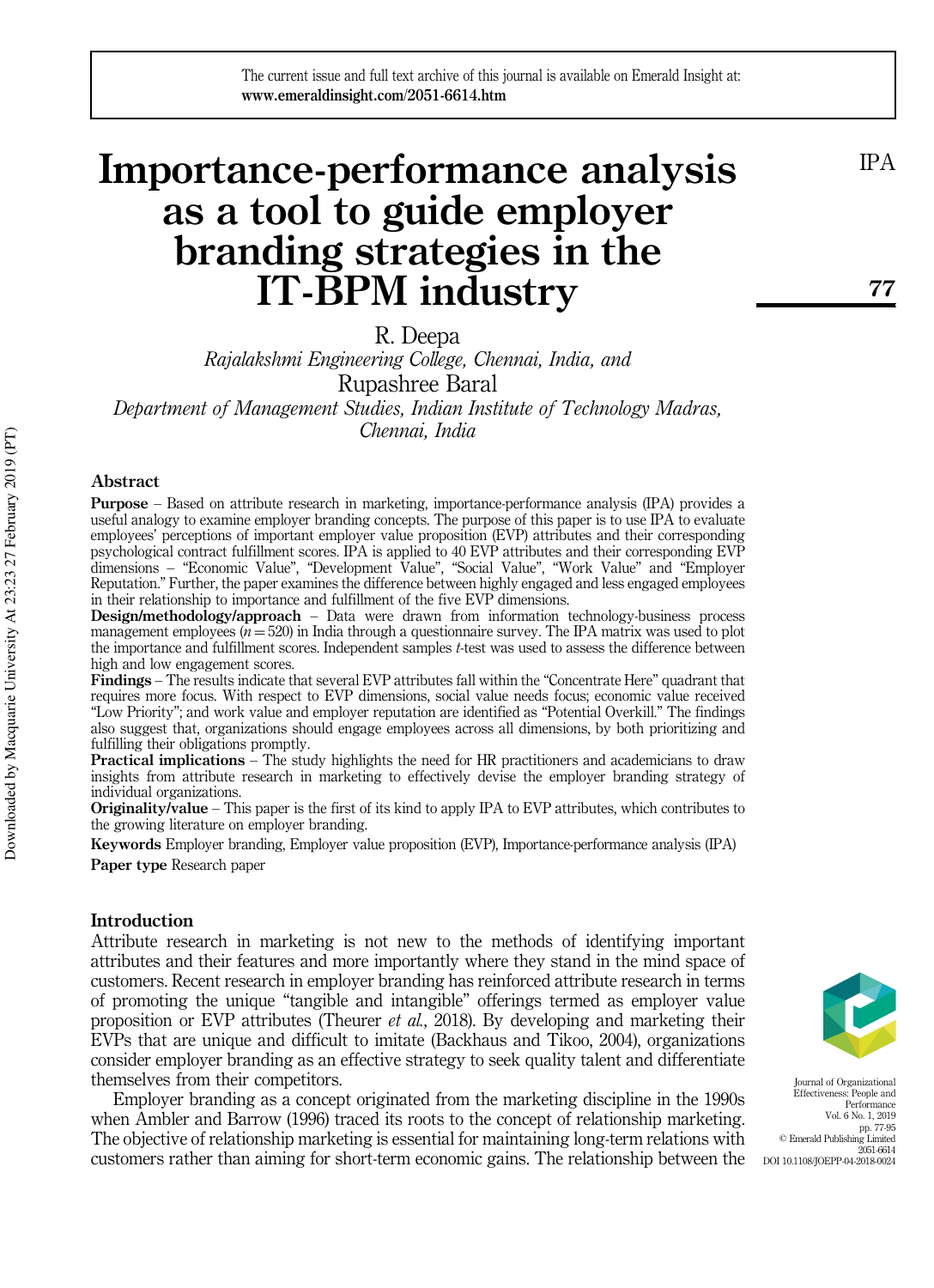organization and customers is effective when the value proposition is aligned with the needs of customers (Sengupta *et al.*, 2015). Similarly, employer branding is about the organization's efforts in maintaining a long-term relationship with its employees (Alshathry et al., 2017). Ambler and Barrow (1996) suggested that when replacing customers with employees, the functional, economic and psychological benefits of a product brand are also applicable to the employer brand. Therefore, the employer brand can also be positioned in the same way as a product brand, and all techniques of marketing relevant to a product brand and customer may be applicable (Ambler and Barrow, 1996). EVP is a package of functional, economic and psychological benefits, which is both tangible and intangible in nature, provided by the employer (Ambler and Barrow, 1996) and differentiated from competitors (Edwards, 2009). Pay, job security, challenging work, career prospects, training and development opportunities, empowerment are some of the examples of EVP attributes (Coyle-Shapiro and Parzefall, 2008; Tanwar and Prasad, 2016).

At a conceptual level, employer branding combines the concepts of human resource management, brand management and marketing. Thus, employer branding has multiple manifestations which can take diverse inter-disciplinary perspectives. Despite the wealth of research contributions in employer branding, the inter-disciplinary nature of the construct has not been fully explored. Thus, there is a need to bridge this gap and draw insights from attribute research in brand marketing to understand the performance of organizations. Attribute research is especially relevant for HR practitioners and academics when the possible alignment of marketed versus experienced EVP attributes result in fulfillment or breach of the psychological contract (Theurer et al., 2018). Theurer et al. (2018), in their recent literature, suggest that the scope of EVP research should not only be about identifying relevant attributes but should also consider the relative positioning of the attributes with regard to diverse talent segments. In marketing, the importance-performance analysis (IPA) is used especially in studies related to product/service attributes. Here, the mean rating of importance and performance concerning service-related attributes are plotted on four quadrants, mainly for management to understand the practical significance of research findings (Martilla and James, 1977). The advantage of using IPA is that the results can be displayed on an easy-to-interpret four-quadrant grid. The same applies to EVP attributes in our study, where importance and fulfillment scores were used for analysis and subsequently plotted in the IPA matrix.

From the Indian industry perspective, the information technology-business process management organizations consider their employer brand as a reflection of the company's values, which is a combination of their policies, practices and what the external market perceives. The industry also serves as a benchmark for best employer brand practices which is evident from its consistent ranking in the best places to work and best employer brand surveys (Randstad, 2015). The IT-BPM industry has recorded tremendous growth and is regarded by other developing countries as a model of how they can leapfrog stages of industrial development (Saraswathy and Thamaraiselvan, 2010). By definition, "IT services" refers to the application of business and technical expertise to enable organizations in the creation, management and optimization of, or access to, information and business processes. BPM is a discipline that uses various methods to discover, model, analyze, measure, improve and optimize business processes. A business process coordinates the behavior of people, systems, information and things to produce business outcomes in support of a business strategy (Gartner, 2017). Although the IT-BPM industry has been in the threshold of major challenges, like a volatile global economy, inflation, immigration issues and continued unemployment, the industry manages to boast of a 3.7m talent pool and the largest private sector employer (NASSCOM, 2016). IT-BPM organizations often face the challenge of attracting and retaining quality talent. This is because of the gap in supply and demand of talent, which increases firm costs affecting the competitive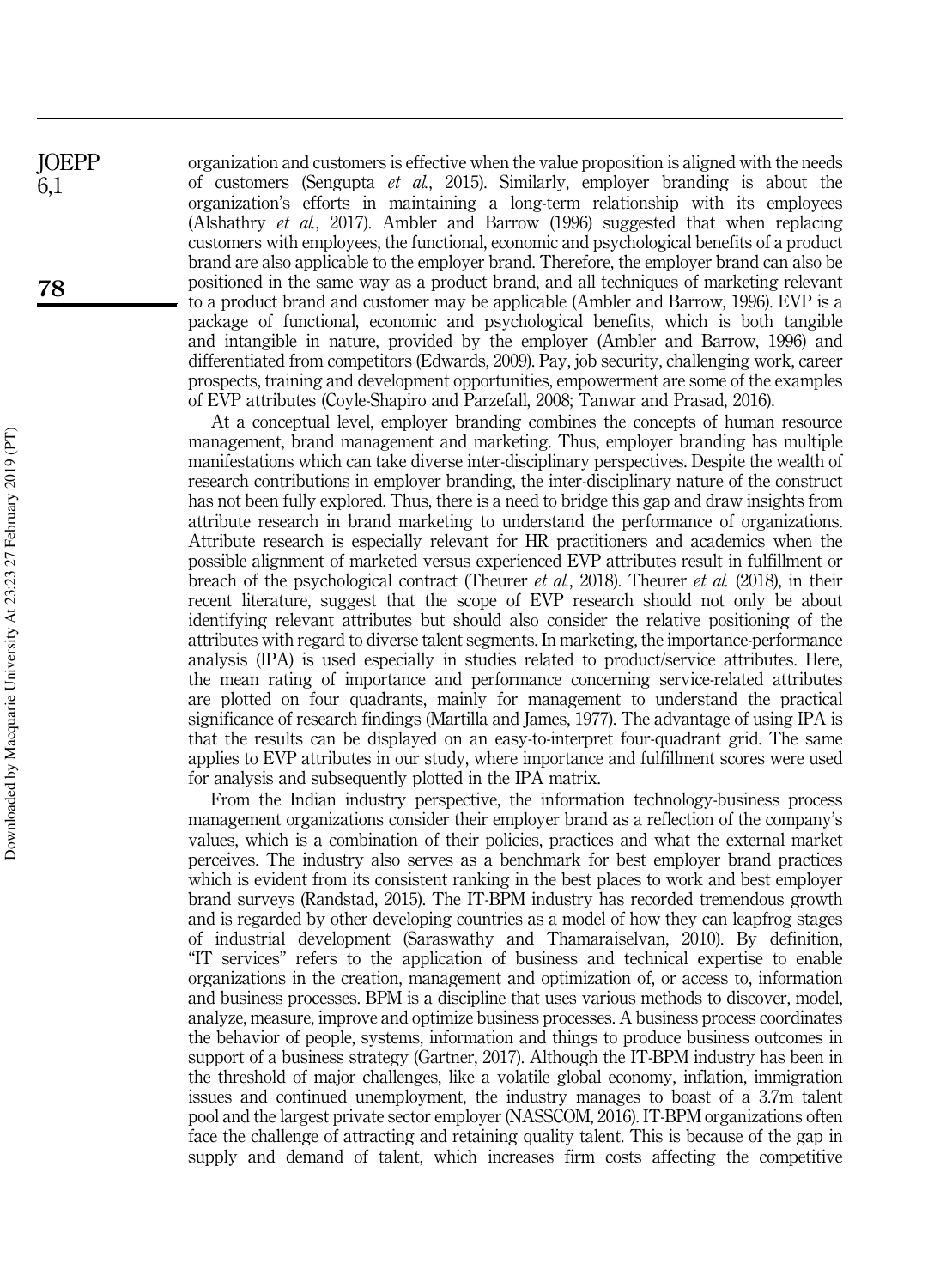advantage of the firm (Doh *et al.*, 2011). Thus, employer branding as a concept seems relevant from a practitioner 's perspectives, with a need to implement an effective employer brand strategy for effective talent management (Maheshwari et al., 2017).

Researchers are of the view that it is difficult to measure firm performance directly through employer branding practices, but its impact on firm 's resources and resultant employee behavior could be plausible outcomes (Srivastava and Bhatnagar, 2010). Employer brand attributes or EVP help in creating positive perceptions in not only sourcing the best of talent, but also in enhancing employee commitment, engagement and retention (Gilani and Cunningham, 2017). As learning organizations, IT-BPM organizations constantly face the challenge of a dynamic environment which has to foster a continuous knowledge-sharing and supportive learning environment. However, this, in turn, helps to establish a strong employer brand by emotionally engaging employees, attracting and retaining them (Lenka and Chawla, 2015). Employee engagement has been a topic of discussion in managing talent, where disengaged employees are a potential threat to absenteeism, negative word-of-mouth and attrition in organizations (Saks, 2006). Employee engagement is also considered as one of the important outcomes of psychological contract literature (Coyle-Shapiro and Parzefall, 2008), resulting in improved organizational effectiveness and people performance. However, psychological contract literature has been mainly instrumental in considering only the fulfillment scores for analyzing the impact on employee engagement (Coyle-Shapiro and Parzefall, 2008; Parzefall and Hakanen, 2010). In this paper, we considered the influence of both the importance and fulfillment scores to understand its relationship to employee engagement. One of the important research questions of Prajogo and McDermott (2011) in using the IPA matrix was to understand "if there was any difference between high and low performing firms regarding their competitive priorities " (p. 469). A similar approach was followed in this study, where the IPA analysis was followed up with understanding the difference between highly engaged and less engaged employees regarding their EVP attribute priorities.

With IT-BPM industry being the scope of this study, we discuss how the importancefulfillment scores are analyzed using the IPA matrix. Further, the differences between high and low engagement scores of employees in their relationship to EVP priorities are discussed. The results of the analysis and their applications to organizations are also discussed in detail.

#### Literature review

#### Theoretical background

From a theoretical stand point, psychological contract literature (Backhaus and Tikoo, 2004) forms the basis of EVP attributes. The employer brand presents attribute-based information that aids in the formation of the psychological contract between the employer and the employee (Edwards, 2009). Inducements are offered by employers with the expectation that employees will contribute to the organization (Coyle-Shapiro and Shore, 2008). Three aspects of social exchange form the building blocks of psychological contract literature namely, exchange, relationship and reciprocity. In an organizational set-up, a relationship is built when inducements offered by the employer are valued by employees, in exchange for which employees reciprocate in return for what they have received, which creates a mutual obligation between the parties (Coyle-Shapiro and Shore, 2008). However, this exchange relationship is possible only when employees perceive that the organization has fulfilled its obligations (Coyle-Shapiro and Parzefall, 2008). Psychological contract research emphasizes that employee perceptions of inconsistencies in brand promise and reality can lead to a psychological contract violation, in turn, leading to turnover and intention to quit (Backhaus, 2016). Employees evaluate the offerings from their employers and this evaluation results in the fulfillment or breach of psychological contract (Vos and Meganck, 2009). IPA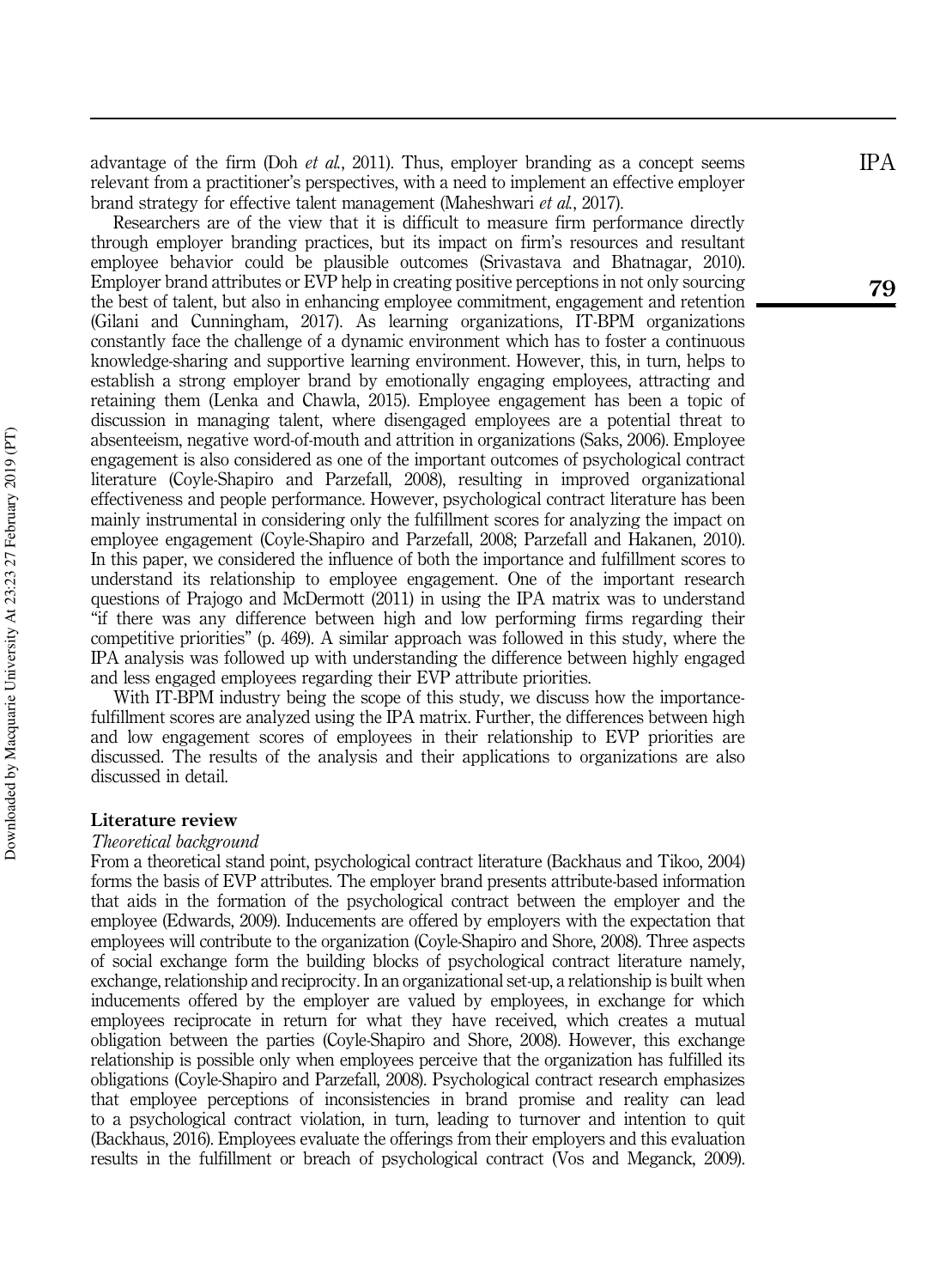Employees, who are satisfied with their current employment relationships or perceive that their psychological contract with their employer is fulfilled, exhibit higher organizational support and commitment (Kochanski and Elliott, 2011). Thus, it is important to assess the perceived importance (value of inducements offered) and perceived fulfillment of the psychological contract regarding EVP attributes (Coyle-Shapiro and Parzefall, 2008; Edwards, 2009). JOEPP 6,1

#### EVP attributes

EVP is the "employee's perception of the value or benefit he/she gets through association with the firm" (Heger, 2007, p. 122). From academic literature, Ambler and Barrow (1996) describe employer brand as a package of functional, economic and psychological benefits. EVP attributes are also categorized as transactional (tangible) and relational contracts (tangible and intangible) as per the psychological contract literature. Several attributes or the job and organizational factors have been listed in literature as potential drivers of managing talent. Literature has generally targeted business/engineering/graduate students to understand the drivers of employer attractiveness or engagement (e.g. Baum and Kabst, 2013; Berthon et al., 2005; Lievens et al., 2007; Montgomery and Ramus, 2011). Some studies are specific to the Indian context (Aggarwal and Bhargava, 2009; Srivastava and Bhatnagar, 2010), and a few studies also pertain to the knowledge industry or the IT and BPM industry (Bhatnagar, 2007; Saraswathy and Thamaraiselvan, 2010; Vaijayanthi and Shreenivasan, 2011). Apart from the job and organizational attributes, employer reputation is an important dimension initially identified by Ambler and Barrow (1996) and followed by others (e.g. Cable and Turban, 2003; Collins and Han, 2004; Sivertzen et al., 2013; Tanwar and Prasad, 2016).

The EVP attributes were chosen for the study and categorized as economic value, development value, social value, work value and employer reputation. Economic value is about compensation, employee benefits and perks. Development value is about learning, professional development and career-enhancing experience. Social value is the employees' assessment of his social needs concerning family, friends and colleagues that provide a sense of belonging both within and outside the organization. Work value is about employees' need for an exciting work environment and novel work practices. Employer reputation is the employees' perceptions of employer's honesty, credibility and ability to satisfy employee demands (Berthon *et al.*, 2005; Jiang and Iles, 2011). Based on the explanation of EVP dimensions, the attributes were listed under each of the dimensions. For example, compensation and retirement benefits were categorized as economic value and career growth opportunities and challenging assignments were categorized as development value. Further details regarding the attributes and dimensions under which they were listed, along with the literature sources, are given in Table I.

#### Importance-performance analysis (IPA)

When attribute research is conducted in marketing, firms face the problem of converting results into action. This is because of the inability of the management to interpret the results in understandable terms. Again, customer satisfaction is based on the judgment of customers regarding the importance and performance of service-related attributes. When one of it is ignored, the results cannot be interpreted in satisfactory terms. Thus, the mean values of the importance and performance scores of the attributes are plotted on four quadrants. The median values are used as a measure of central tendency to divide the  $x$ - and y-axis into four quadrants on a scatter plot. To analyze the observations, attention should be given to extreme observations that "show greater disparity between importance and performance as they are key indicators of customer dissatisfaction" (Martilla and James, 1977, p. 79).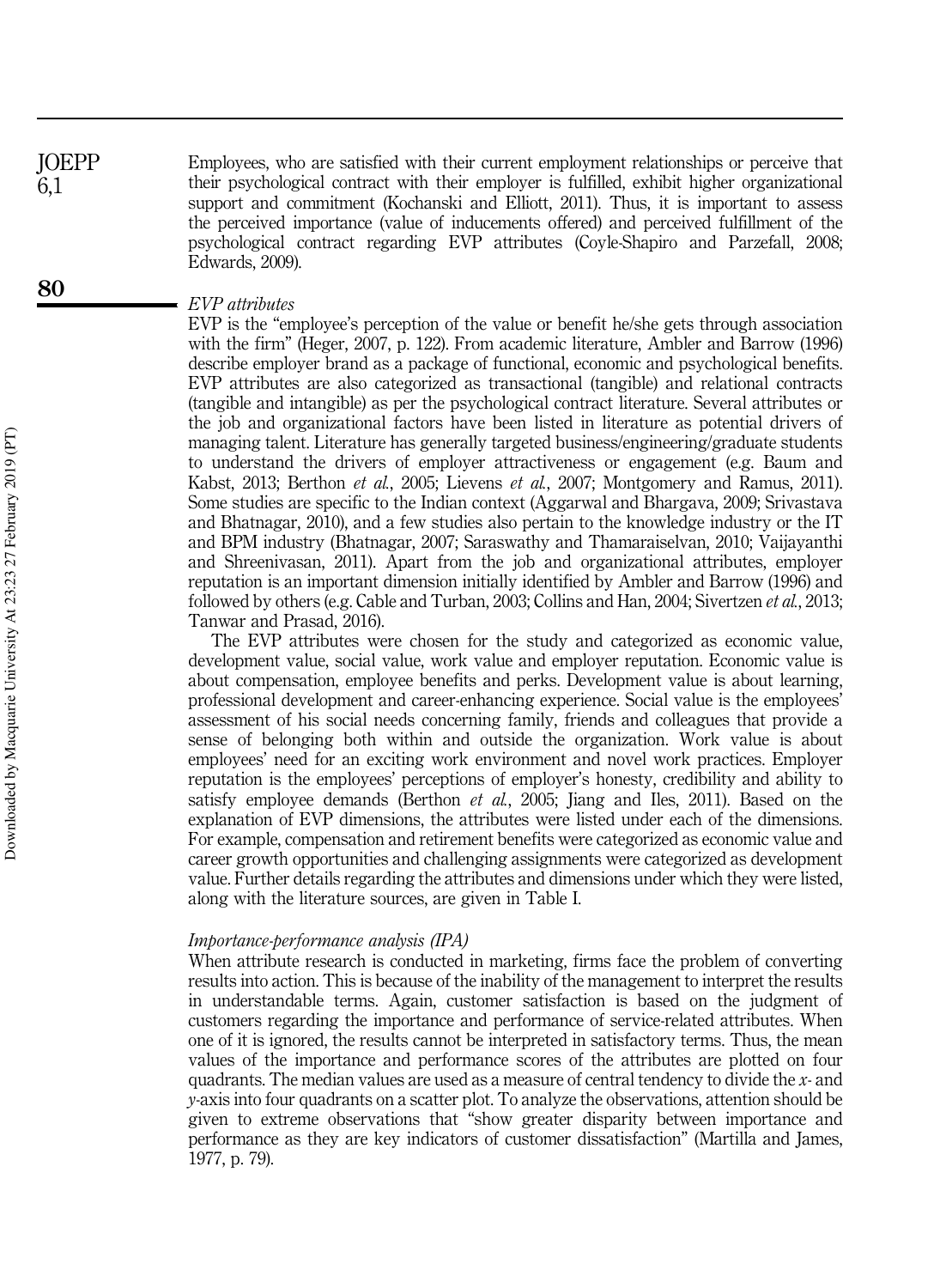| EVP1<br>Economic<br>Salary and compensation based on<br>Aggarwal and Bhargava (2009)<br>value<br>competency<br>EVP <sub>2</sub><br>Competitive compensation as per<br>Maxwell and Knox (2009), Sengupta et al.<br>industry standards<br>(2015), Vaijayanthi and Shreenivasan (2011)<br>EVP4<br>Rewards and recognition for<br>Hiltrop (1999)<br>exceptional performance exceeding<br>expectations<br>EVP <sub>3</sub><br>Access to benefits and perks for all<br>employees<br>EVP8<br>Employee stock options (ESOP)<br>Tumasjan et al. (2011)<br>EVP <sub>5</sub><br>Healthcare benefits<br>Aggarwal and Bhargava (2009)<br>EVP7<br>Retirement benefits<br>EVP10<br>Development<br>Career growth opportunities<br>Hughes and Rog (2008), Lievens (2007),<br>value<br>Lievens et al. (2007)<br>EVP9<br>Saraswathy and Thamaraiselvan (2010)<br>Opportunity to work across multiple<br>technologies and verticals<br>EVP11<br>Challenging assignments<br>Baum and Kabst (2013), Chugh and<br>Bhatnagar (2006), Maxwell and Knox (2009)<br>EVP12<br>Baum and Kabst (2013), Hiltrop (1999),<br>Opportunities for teamwork<br>Lievens (2007), Lievens et al. (2007)<br>Srivastava and Bhatnagar (2008), Tumasjan<br>EVP13<br>Empowerment to take decisions<br><i>et al.</i> (2011)<br>EVP14 Opportunities to develop new skills<br>Aggarwal and Bhargava (2009), Cable and<br>Turban (2003), Collins and Stevens (2002),<br>through training<br>Christiaans (2012)<br>EVP15<br>Exposure to global business and work Srivastava and Bhatnagar (2010)<br>practices<br>EVP17<br>Opportunity to apply what was learnt Berthon <i>et al.</i> (2005)<br>EVP18<br>Fast-track promotion for star<br>Chugh and Bhatnagar (2006), Lievens and<br>performers<br>Highhouse (2003)<br>Social value<br>EVP19<br>Organizational support during<br>Aggarwal and Bhargaya (2009)<br>personal exigencies<br>Culture of supportive and<br>EVP20<br>Aggarwal and Bhargava (2009), Berthon<br>encouraging colleagues<br><i>et al.</i> (2005), Maxwell and Knox (2009).<br>EVP21<br>Treating people with respect and trust Hughes and Rog (2008)<br>EVP22<br>Culture of supportive leadership<br>Montgomery and Ramus (2011)<br>EVP16<br>Interaction with experts within and<br>Munsamy and Venter (2009)<br>outside the organization<br>EVP <sub>29</sub><br>Work-life balance<br>Aggarwal and Bhargava (2009), Baum and<br>Kabst (2013)<br>EVP <sub>6</sub><br>Childcare facilities<br>Munsamy and Venter (2009)<br>EVP <sub>23</sub><br>Periodic feedback on performance<br>Aggarwal and Bhargava (2009)<br>Work value<br>EVP24<br>Flexible work schedule<br>Aggarwal and Bhargava (2009), Vaijayanthi<br>and Shreenivasan (2011)<br>EVP <sub>25</sub><br>Adequate resources to perform on the Aggarwal and Bhargava (2009), Bhatnagar<br>job<br>(2007)<br>EVP <sub>26</sub><br>Role clarity<br>Bhatnagar (2007)<br>EVP27<br>Knox and Freeman (2010), Munsamy and<br>Stress-free work environment<br>Venter (2009)<br>EVP28 Job Security<br>Collins and Stevens (2002), Christiaans<br>$(2012)$ , Hughes and Rog $(2008)$ , Jiang and<br>Iles (2011), Lievens (2007) | Dimension | Item<br>code | Item | Source | <b>IPA</b> |
|----------------------------------------------------------------------------------------------------------------------------------------------------------------------------------------------------------------------------------------------------------------------------------------------------------------------------------------------------------------------------------------------------------------------------------------------------------------------------------------------------------------------------------------------------------------------------------------------------------------------------------------------------------------------------------------------------------------------------------------------------------------------------------------------------------------------------------------------------------------------------------------------------------------------------------------------------------------------------------------------------------------------------------------------------------------------------------------------------------------------------------------------------------------------------------------------------------------------------------------------------------------------------------------------------------------------------------------------------------------------------------------------------------------------------------------------------------------------------------------------------------------------------------------------------------------------------------------------------------------------------------------------------------------------------------------------------------------------------------------------------------------------------------------------------------------------------------------------------------------------------------------------------------------------------------------------------------------------------------------------------------------------------------------------------------------------------------------------------------------------------------------------------------------------------------------------------------------------------------------------------------------------------------------------------------------------------------------------------------------------------------------------------------------------------------------------------------------------------------------------------------------------------------------------------------------------------------------------------------------------------------------------------------------------------------------------------------------------------------------------------------------------------------------------------------------------------------------------------------------------------------------------------------------------------------------------------------------------------------------------------------------------------------------------------------------------------------------------------------------------------------------------|-----------|--------------|------|--------|------------|
| 81<br>Table I.<br>List of EVP attributes<br>and their literature                                                                                                                                                                                                                                                                                                                                                                                                                                                                                                                                                                                                                                                                                                                                                                                                                                                                                                                                                                                                                                                                                                                                                                                                                                                                                                                                                                                                                                                                                                                                                                                                                                                                                                                                                                                                                                                                                                                                                                                                                                                                                                                                                                                                                                                                                                                                                                                                                                                                                                                                                                                                                                                                                                                                                                                                                                                                                                                                                                                                                                                                             |           |              |      |        |            |
|                                                                                                                                                                                                                                                                                                                                                                                                                                                                                                                                                                                                                                                                                                                                                                                                                                                                                                                                                                                                                                                                                                                                                                                                                                                                                                                                                                                                                                                                                                                                                                                                                                                                                                                                                                                                                                                                                                                                                                                                                                                                                                                                                                                                                                                                                                                                                                                                                                                                                                                                                                                                                                                                                                                                                                                                                                                                                                                                                                                                                                                                                                                                              |           |              |      |        |            |
|                                                                                                                                                                                                                                                                                                                                                                                                                                                                                                                                                                                                                                                                                                                                                                                                                                                                                                                                                                                                                                                                                                                                                                                                                                                                                                                                                                                                                                                                                                                                                                                                                                                                                                                                                                                                                                                                                                                                                                                                                                                                                                                                                                                                                                                                                                                                                                                                                                                                                                                                                                                                                                                                                                                                                                                                                                                                                                                                                                                                                                                                                                                                              |           |              |      |        |            |
|                                                                                                                                                                                                                                                                                                                                                                                                                                                                                                                                                                                                                                                                                                                                                                                                                                                                                                                                                                                                                                                                                                                                                                                                                                                                                                                                                                                                                                                                                                                                                                                                                                                                                                                                                                                                                                                                                                                                                                                                                                                                                                                                                                                                                                                                                                                                                                                                                                                                                                                                                                                                                                                                                                                                                                                                                                                                                                                                                                                                                                                                                                                                              |           |              |      |        |            |
|                                                                                                                                                                                                                                                                                                                                                                                                                                                                                                                                                                                                                                                                                                                                                                                                                                                                                                                                                                                                                                                                                                                                                                                                                                                                                                                                                                                                                                                                                                                                                                                                                                                                                                                                                                                                                                                                                                                                                                                                                                                                                                                                                                                                                                                                                                                                                                                                                                                                                                                                                                                                                                                                                                                                                                                                                                                                                                                                                                                                                                                                                                                                              |           |              |      |        |            |
|                                                                                                                                                                                                                                                                                                                                                                                                                                                                                                                                                                                                                                                                                                                                                                                                                                                                                                                                                                                                                                                                                                                                                                                                                                                                                                                                                                                                                                                                                                                                                                                                                                                                                                                                                                                                                                                                                                                                                                                                                                                                                                                                                                                                                                                                                                                                                                                                                                                                                                                                                                                                                                                                                                                                                                                                                                                                                                                                                                                                                                                                                                                                              |           |              |      |        |            |
|                                                                                                                                                                                                                                                                                                                                                                                                                                                                                                                                                                                                                                                                                                                                                                                                                                                                                                                                                                                                                                                                                                                                                                                                                                                                                                                                                                                                                                                                                                                                                                                                                                                                                                                                                                                                                                                                                                                                                                                                                                                                                                                                                                                                                                                                                                                                                                                                                                                                                                                                                                                                                                                                                                                                                                                                                                                                                                                                                                                                                                                                                                                                              |           |              |      |        |            |
|                                                                                                                                                                                                                                                                                                                                                                                                                                                                                                                                                                                                                                                                                                                                                                                                                                                                                                                                                                                                                                                                                                                                                                                                                                                                                                                                                                                                                                                                                                                                                                                                                                                                                                                                                                                                                                                                                                                                                                                                                                                                                                                                                                                                                                                                                                                                                                                                                                                                                                                                                                                                                                                                                                                                                                                                                                                                                                                                                                                                                                                                                                                                              |           |              |      |        |            |
|                                                                                                                                                                                                                                                                                                                                                                                                                                                                                                                                                                                                                                                                                                                                                                                                                                                                                                                                                                                                                                                                                                                                                                                                                                                                                                                                                                                                                                                                                                                                                                                                                                                                                                                                                                                                                                                                                                                                                                                                                                                                                                                                                                                                                                                                                                                                                                                                                                                                                                                                                                                                                                                                                                                                                                                                                                                                                                                                                                                                                                                                                                                                              |           |              |      |        |            |
|                                                                                                                                                                                                                                                                                                                                                                                                                                                                                                                                                                                                                                                                                                                                                                                                                                                                                                                                                                                                                                                                                                                                                                                                                                                                                                                                                                                                                                                                                                                                                                                                                                                                                                                                                                                                                                                                                                                                                                                                                                                                                                                                                                                                                                                                                                                                                                                                                                                                                                                                                                                                                                                                                                                                                                                                                                                                                                                                                                                                                                                                                                                                              |           |              |      |        |            |
|                                                                                                                                                                                                                                                                                                                                                                                                                                                                                                                                                                                                                                                                                                                                                                                                                                                                                                                                                                                                                                                                                                                                                                                                                                                                                                                                                                                                                                                                                                                                                                                                                                                                                                                                                                                                                                                                                                                                                                                                                                                                                                                                                                                                                                                                                                                                                                                                                                                                                                                                                                                                                                                                                                                                                                                                                                                                                                                                                                                                                                                                                                                                              |           |              |      |        |            |
|                                                                                                                                                                                                                                                                                                                                                                                                                                                                                                                                                                                                                                                                                                                                                                                                                                                                                                                                                                                                                                                                                                                                                                                                                                                                                                                                                                                                                                                                                                                                                                                                                                                                                                                                                                                                                                                                                                                                                                                                                                                                                                                                                                                                                                                                                                                                                                                                                                                                                                                                                                                                                                                                                                                                                                                                                                                                                                                                                                                                                                                                                                                                              |           |              |      |        |            |
|                                                                                                                                                                                                                                                                                                                                                                                                                                                                                                                                                                                                                                                                                                                                                                                                                                                                                                                                                                                                                                                                                                                                                                                                                                                                                                                                                                                                                                                                                                                                                                                                                                                                                                                                                                                                                                                                                                                                                                                                                                                                                                                                                                                                                                                                                                                                                                                                                                                                                                                                                                                                                                                                                                                                                                                                                                                                                                                                                                                                                                                                                                                                              |           |              |      |        |            |
|                                                                                                                                                                                                                                                                                                                                                                                                                                                                                                                                                                                                                                                                                                                                                                                                                                                                                                                                                                                                                                                                                                                                                                                                                                                                                                                                                                                                                                                                                                                                                                                                                                                                                                                                                                                                                                                                                                                                                                                                                                                                                                                                                                                                                                                                                                                                                                                                                                                                                                                                                                                                                                                                                                                                                                                                                                                                                                                                                                                                                                                                                                                                              |           |              |      |        |            |
|                                                                                                                                                                                                                                                                                                                                                                                                                                                                                                                                                                                                                                                                                                                                                                                                                                                                                                                                                                                                                                                                                                                                                                                                                                                                                                                                                                                                                                                                                                                                                                                                                                                                                                                                                                                                                                                                                                                                                                                                                                                                                                                                                                                                                                                                                                                                                                                                                                                                                                                                                                                                                                                                                                                                                                                                                                                                                                                                                                                                                                                                                                                                              |           |              |      |        |            |
|                                                                                                                                                                                                                                                                                                                                                                                                                                                                                                                                                                                                                                                                                                                                                                                                                                                                                                                                                                                                                                                                                                                                                                                                                                                                                                                                                                                                                                                                                                                                                                                                                                                                                                                                                                                                                                                                                                                                                                                                                                                                                                                                                                                                                                                                                                                                                                                                                                                                                                                                                                                                                                                                                                                                                                                                                                                                                                                                                                                                                                                                                                                                              |           |              |      |        |            |
|                                                                                                                                                                                                                                                                                                                                                                                                                                                                                                                                                                                                                                                                                                                                                                                                                                                                                                                                                                                                                                                                                                                                                                                                                                                                                                                                                                                                                                                                                                                                                                                                                                                                                                                                                                                                                                                                                                                                                                                                                                                                                                                                                                                                                                                                                                                                                                                                                                                                                                                                                                                                                                                                                                                                                                                                                                                                                                                                                                                                                                                                                                                                              |           |              |      |        |            |
|                                                                                                                                                                                                                                                                                                                                                                                                                                                                                                                                                                                                                                                                                                                                                                                                                                                                                                                                                                                                                                                                                                                                                                                                                                                                                                                                                                                                                                                                                                                                                                                                                                                                                                                                                                                                                                                                                                                                                                                                                                                                                                                                                                                                                                                                                                                                                                                                                                                                                                                                                                                                                                                                                                                                                                                                                                                                                                                                                                                                                                                                                                                                              |           |              |      |        |            |
|                                                                                                                                                                                                                                                                                                                                                                                                                                                                                                                                                                                                                                                                                                                                                                                                                                                                                                                                                                                                                                                                                                                                                                                                                                                                                                                                                                                                                                                                                                                                                                                                                                                                                                                                                                                                                                                                                                                                                                                                                                                                                                                                                                                                                                                                                                                                                                                                                                                                                                                                                                                                                                                                                                                                                                                                                                                                                                                                                                                                                                                                                                                                              |           |              |      |        |            |
|                                                                                                                                                                                                                                                                                                                                                                                                                                                                                                                                                                                                                                                                                                                                                                                                                                                                                                                                                                                                                                                                                                                                                                                                                                                                                                                                                                                                                                                                                                                                                                                                                                                                                                                                                                                                                                                                                                                                                                                                                                                                                                                                                                                                                                                                                                                                                                                                                                                                                                                                                                                                                                                                                                                                                                                                                                                                                                                                                                                                                                                                                                                                              |           |              |      |        |            |
|                                                                                                                                                                                                                                                                                                                                                                                                                                                                                                                                                                                                                                                                                                                                                                                                                                                                                                                                                                                                                                                                                                                                                                                                                                                                                                                                                                                                                                                                                                                                                                                                                                                                                                                                                                                                                                                                                                                                                                                                                                                                                                                                                                                                                                                                                                                                                                                                                                                                                                                                                                                                                                                                                                                                                                                                                                                                                                                                                                                                                                                                                                                                              |           |              |      |        |            |
|                                                                                                                                                                                                                                                                                                                                                                                                                                                                                                                                                                                                                                                                                                                                                                                                                                                                                                                                                                                                                                                                                                                                                                                                                                                                                                                                                                                                                                                                                                                                                                                                                                                                                                                                                                                                                                                                                                                                                                                                                                                                                                                                                                                                                                                                                                                                                                                                                                                                                                                                                                                                                                                                                                                                                                                                                                                                                                                                                                                                                                                                                                                                              |           |              |      |        |            |
|                                                                                                                                                                                                                                                                                                                                                                                                                                                                                                                                                                                                                                                                                                                                                                                                                                                                                                                                                                                                                                                                                                                                                                                                                                                                                                                                                                                                                                                                                                                                                                                                                                                                                                                                                                                                                                                                                                                                                                                                                                                                                                                                                                                                                                                                                                                                                                                                                                                                                                                                                                                                                                                                                                                                                                                                                                                                                                                                                                                                                                                                                                                                              |           |              |      |        |            |
|                                                                                                                                                                                                                                                                                                                                                                                                                                                                                                                                                                                                                                                                                                                                                                                                                                                                                                                                                                                                                                                                                                                                                                                                                                                                                                                                                                                                                                                                                                                                                                                                                                                                                                                                                                                                                                                                                                                                                                                                                                                                                                                                                                                                                                                                                                                                                                                                                                                                                                                                                                                                                                                                                                                                                                                                                                                                                                                                                                                                                                                                                                                                              |           |              |      |        |            |
|                                                                                                                                                                                                                                                                                                                                                                                                                                                                                                                                                                                                                                                                                                                                                                                                                                                                                                                                                                                                                                                                                                                                                                                                                                                                                                                                                                                                                                                                                                                                                                                                                                                                                                                                                                                                                                                                                                                                                                                                                                                                                                                                                                                                                                                                                                                                                                                                                                                                                                                                                                                                                                                                                                                                                                                                                                                                                                                                                                                                                                                                                                                                              |           |              |      |        |            |
|                                                                                                                                                                                                                                                                                                                                                                                                                                                                                                                                                                                                                                                                                                                                                                                                                                                                                                                                                                                                                                                                                                                                                                                                                                                                                                                                                                                                                                                                                                                                                                                                                                                                                                                                                                                                                                                                                                                                                                                                                                                                                                                                                                                                                                                                                                                                                                                                                                                                                                                                                                                                                                                                                                                                                                                                                                                                                                                                                                                                                                                                                                                                              |           |              |      |        |            |
|                                                                                                                                                                                                                                                                                                                                                                                                                                                                                                                                                                                                                                                                                                                                                                                                                                                                                                                                                                                                                                                                                                                                                                                                                                                                                                                                                                                                                                                                                                                                                                                                                                                                                                                                                                                                                                                                                                                                                                                                                                                                                                                                                                                                                                                                                                                                                                                                                                                                                                                                                                                                                                                                                                                                                                                                                                                                                                                                                                                                                                                                                                                                              |           |              |      |        |            |
|                                                                                                                                                                                                                                                                                                                                                                                                                                                                                                                                                                                                                                                                                                                                                                                                                                                                                                                                                                                                                                                                                                                                                                                                                                                                                                                                                                                                                                                                                                                                                                                                                                                                                                                                                                                                                                                                                                                                                                                                                                                                                                                                                                                                                                                                                                                                                                                                                                                                                                                                                                                                                                                                                                                                                                                                                                                                                                                                                                                                                                                                                                                                              |           |              |      |        |            |
|                                                                                                                                                                                                                                                                                                                                                                                                                                                                                                                                                                                                                                                                                                                                                                                                                                                                                                                                                                                                                                                                                                                                                                                                                                                                                                                                                                                                                                                                                                                                                                                                                                                                                                                                                                                                                                                                                                                                                                                                                                                                                                                                                                                                                                                                                                                                                                                                                                                                                                                                                                                                                                                                                                                                                                                                                                                                                                                                                                                                                                                                                                                                              |           |              |      |        |            |
|                                                                                                                                                                                                                                                                                                                                                                                                                                                                                                                                                                                                                                                                                                                                                                                                                                                                                                                                                                                                                                                                                                                                                                                                                                                                                                                                                                                                                                                                                                                                                                                                                                                                                                                                                                                                                                                                                                                                                                                                                                                                                                                                                                                                                                                                                                                                                                                                                                                                                                                                                                                                                                                                                                                                                                                                                                                                                                                                                                                                                                                                                                                                              |           |              |      |        |            |
|                                                                                                                                                                                                                                                                                                                                                                                                                                                                                                                                                                                                                                                                                                                                                                                                                                                                                                                                                                                                                                                                                                                                                                                                                                                                                                                                                                                                                                                                                                                                                                                                                                                                                                                                                                                                                                                                                                                                                                                                                                                                                                                                                                                                                                                                                                                                                                                                                                                                                                                                                                                                                                                                                                                                                                                                                                                                                                                                                                                                                                                                                                                                              |           |              |      |        |            |

(continued )

source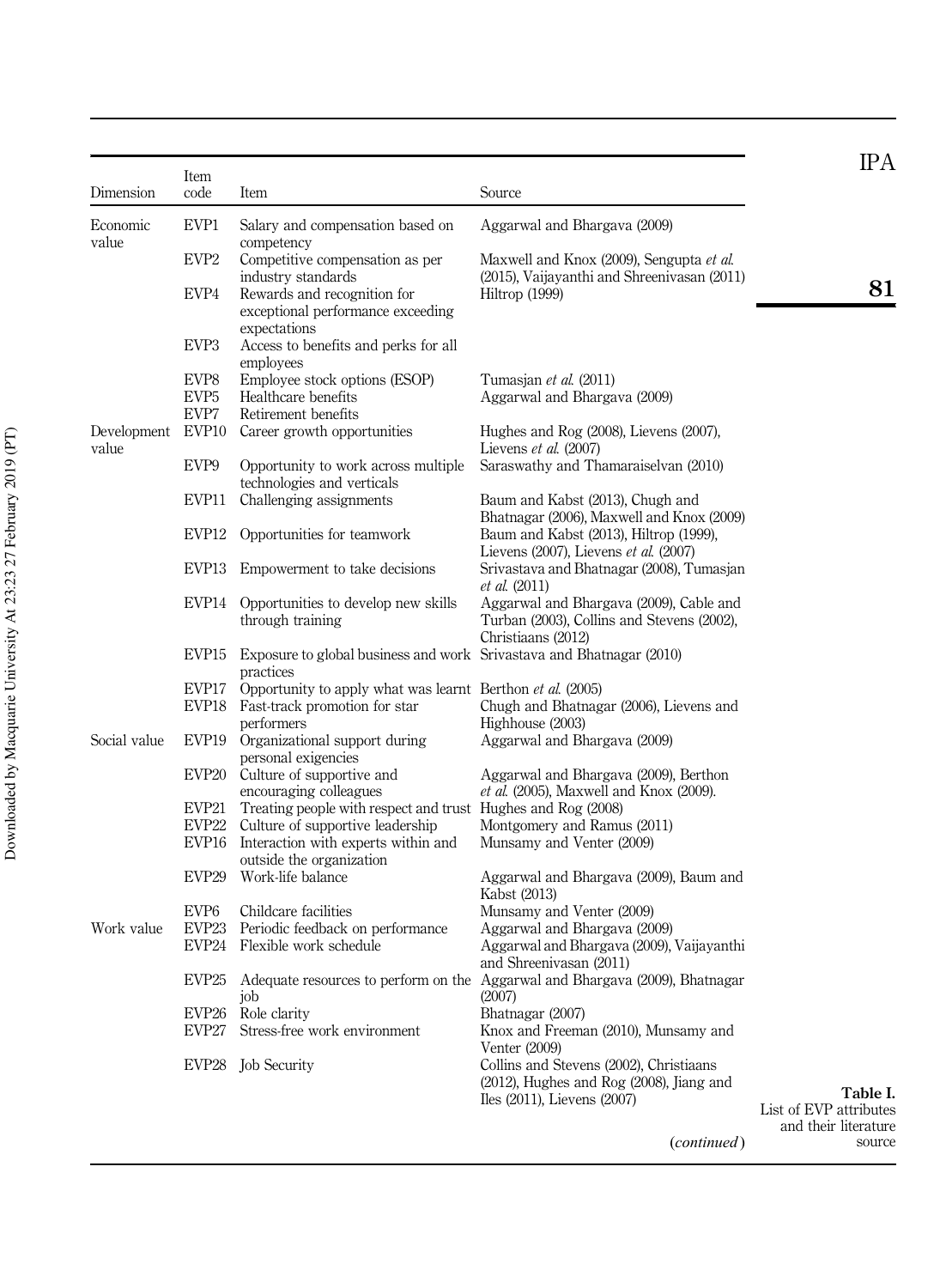| <b>JOEPP</b> | Dimension              | Item<br>code      | Item                                                             | Source                                                          |
|--------------|------------------------|-------------------|------------------------------------------------------------------|-----------------------------------------------------------------|
|              |                        | EVP30             | Informal work culture                                            | Knox and Freeman (2010), Maxwell and<br>Knox (2009)             |
|              |                        | EVP31             | Encourage creativity at work                                     | Aggerholm <i>et al.</i> (2011), Berthon <i>et al.</i> (2005)    |
| 82           |                        | EVP32             | Work relevant to one's strength,<br>competency, interests        | Expert opinion                                                  |
|              |                        | EVP33             | Transparent work culture                                         | Srivastava and Bhatnagar (2008)                                 |
|              |                        | EVP34             | Technology support                                               | Hughes and Rog (2008), Kennedy and<br>Daim (2010)               |
|              | Employer<br>reputation | EVP36             | Organization's focus on<br>environmental and CSR activities      | Montgomery and Ramus (2011)                                     |
|              |                        | EVP37             | Organization's focus on high quality<br>products and/or services | Berthon et al. (2005)                                           |
|              |                        | EVP38             | Organization's reputation of being<br>ethical                    | Srivastava and Bhatnagar (2010),<br>Montgomery and Ramus (2011) |
|              |                        | EVP35             | Customer-oriented organization                                   | Berthon <i>et al.</i> (2005)                                    |
|              |                        | EVP39             | Competent and fair leadership                                    | Kennedy and Daim (2010)                                         |
| Table I.     |                        | EVP <sub>40</sub> | Organization's focus on innovative<br>products and/or services   | Berthon <i>et al.</i> (2005)                                    |
|              |                        |                   |                                                                  |                                                                 |

The four quadrants of the scatter plot are named as "Concentrate Here," "Keep up the good work," "Low Priority" and "Possible Overkill." "Concentrate Here" pertains to the high importance given to the attribute but relatively rated low on performance. All the attributes in this quadrant need focus from the management as the main quadrant for improvement. In other words, they need to receive higher priority and more resources. "Keep up the good work" is a pat on the back for the management where important attributes are also well managed with good performance scores. "Low Priority" suggests low scores on importance and performance. Being less important, these identified attributes do not need priority. "Possible overkill" happens when attributes rated low on importance are rated high on performance and, hence, are inconsequential for customers. Organizations can look to deprioritize and re-allocate their resources for attributes in this quadrant.

On a similar note, Figure 1 represents the importance-fulfillment analysis framework for EVP attribute research in employer branding. EVP importance score is depicted in the y-axis and the fulfillment score is depicted in the x-axis. The nomenclature of the four quadrants remains the same as adapted from the IPA matrix.

#### Employee engagement

Engagement measures employees' work-related state of mind, which has direct talent management implications like retention and reduced employee turnover. According to Özçelik (2015), engagement creates an emotional response of pride and inspiration among employees that enhances employee retention. Highly engaged employees, in turn, contribute to developing the employer brand. Employee engagement is also subsequently linked to higher levels of customer satisfaction, higher revenues, profit margin and overall return on investment (Barrow and Mosley, 2005). Heger (2007) describes employee engagement as being intellectually stimulated and emotionally inspired toward work and organization. EVP attributes motivate employees to be positively engaged with the organization and employees who perceive that their EVP is not adequately fulfilled are likely to disengage themselves from work or leave the organization (Heger, 2007). Engagement is defined as "a positive, fulfilling work-related state of mind that is characterised by vigor, dedication and absorption" (Schaufeli et al., 2006, p. 702). The study used the importance and fulfillment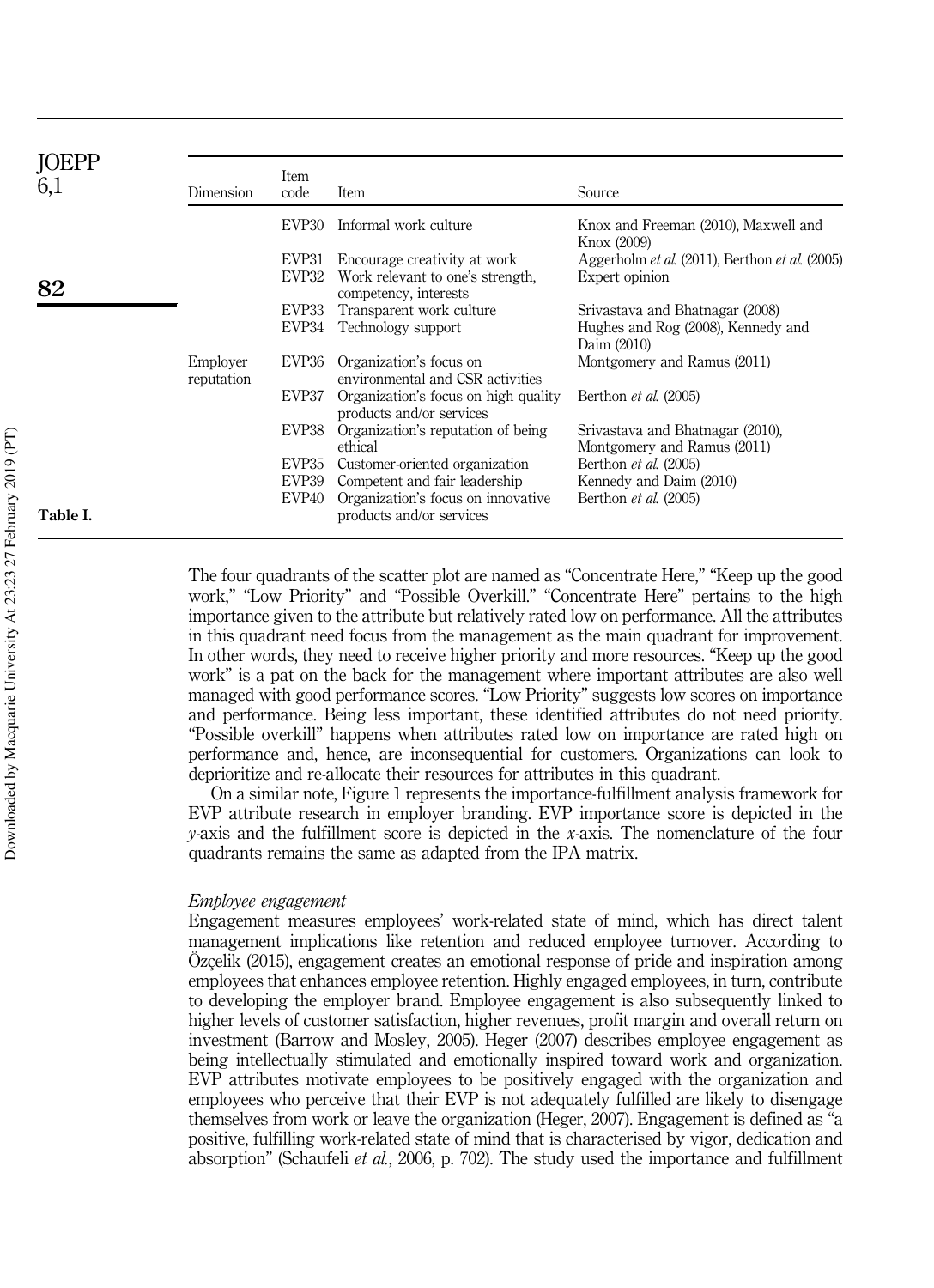



83

IPA

**Source:** Adapted from Martilla and James (1977)

scores of the EVP attributes to analyze its relationship to employee engagement. For this, the abridged version of the "Work Engagement" scale by Schaufeli et al. (2006) was used. The dimensions of the scale included "vigour, dedication and absorption" as the key constructs. "Vigor is characterised by high levels of energy and mental resilience while working, the willingness to invest effort in one's work and persistence even in the face of difficulties. Dedication is characterised by a sense of significance, enthusiasm, inspiration, pride, and challenge. Absorption is characterised by being fully concentrated and deeply engrossed in one's work" (Schaufeli et al., 2006, p. 702).

#### Research design

The purpose of this study was to understand the IT-BPM employees' perspective of the important EVP attributes. Similarly, it was important to understand employee perception of psychological contract fulfillment regarding EVP attributes, since employees would feel satisfied (similar to customer satisfaction) and contribute to the organization only based on their perception that the organization has fulfilled their expectation (Coyle-Shapiro and Parzefall, 2008). The primary research objective was to compare the level of EVP attributes' importance against fulfillment based on the IPA framework adapted from marketing literature.

The attributes that were chosen from the literature were subject to content and face validation by a panel of academic and industry experts. The dimensions and their operational definitions were enclosed in the questionnaire for expert reference. The experts were asked to rate on relevance, representativeness and clarity of each attribute corresponding to their dimensions. A total of 40 attributes and their dimensions were finalized based on expert opinion.

Survey research was conducted to understand employees' perception of important EVP attributes and their corresponding level of fulfillment by the employers. The respondents were asked to rate the EVP attributes on the level of importance  $(1 - not important; 2 - less$ important; 3 – important; 4 – very important) and the extent of fulfillment by the employer  $(0 - no$  promise was made;  $1 - not$  at all fulfilled;  $2 -$  fulfilled to some extent;  $3 -$  fulfilled to a large extent; 4 – completely fulfilled). The four-point Likert scale was primarily used as a "forced-choice" method, to avoid the choice of neutral opinion and minimize social-desirability bias (Allen and Seaman, 2007; Garland, 1991; Matell and Jacoby, 1971).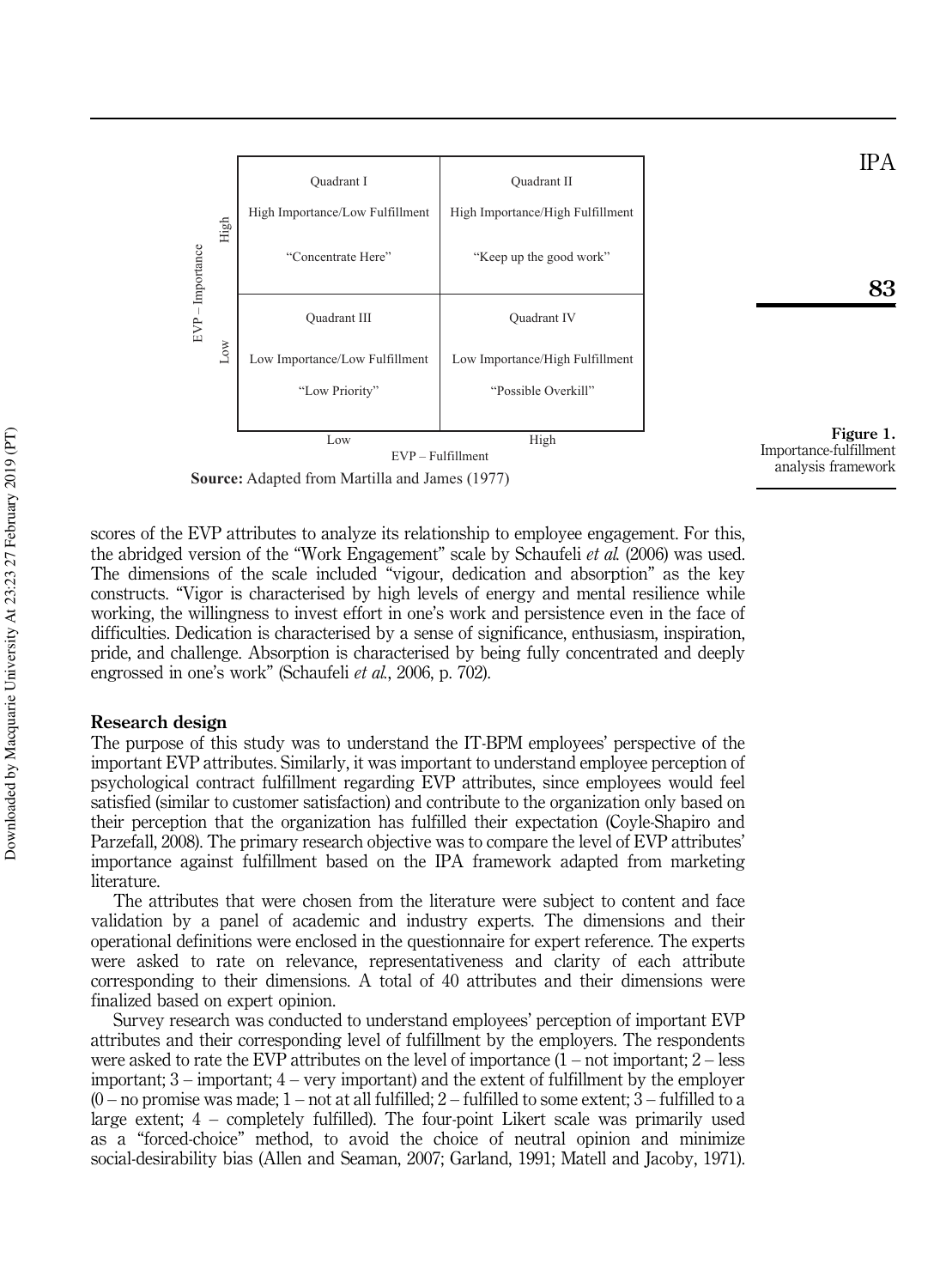To assess individual preference or attitude, a forced-choice response is recommended (Garland, 1991). The IPA was conducted with the 40 attributes and also based on their dimensions, namely, economic value, social value, work value, development value and employer reputation.

The second research objective was about understanding the difference between highly engaged and less engaged employees regarding their EVP attribute priorities. The survey research also captured employee engagement through the same questionnaire. Employee engagement was measured on a six-point frequency scale  $(0 -$  never;  $1 -$  almost never (a few times a year or less); 2 – rarely (once a month or less); 3 – sometimes (a few times a month);  $4$  – often (once a week);  $5$  – very often (a few times a week);  $6$  – always (everyday)).

#### Sample

A pilot study was conducted with the objective of examining the scale reliabilities. The reliability results showed that the Cronbach's  $\alpha$  for all the items of the EVP attributes and employee engagement scale were above 0.9. Thus, the scales were found to be reliable (George and Mallery, 2003).

For both the pilot and the main study, the respondents were IT-BPM employees. The organizations to which the employees belong are National Association of Software Service Companies (NASSCOM)-listed and constantly rated in best places to work or best employer brand surveys. Some of the coveted awards the organizations have received are: India's Best Companies to work for – A Great Place to Work and Economic Times study; "NASSCOM – Aon Hewitt Best Employer" ranking; Asia's Best Employer Brand award – For India, given by the Employer Branding Institute; and Universum Global Most Attractive Employers. This is a reflection that these organizations are active in employer branding-related practices and believe in promoting the brand values of the organization to both external and internal stakeholders. A total of 38 such organizations were contacted for the survey. Most of the organizations were large organizations ( $> 5,000$  employees), and seven organizations were medium-sized with less than 5,000 employees.

As per the rules of membership, employees were required to have a minimum of two years of experience, to be acquainted with the organizational policies and practices. A minimum required response of 15 employees per organization was taken into consideration since the study pertained to individual employees (Bontis, 2001). The target audience was project managers, team leads and team members who were urged to participate in the survey. Geographically, data were collected from cities which were home to major IT-BPM companies like Bangalore, Pune, Hyderabad, Delhi-NCR and Chennai. The assurance was given that the identity of the respondents would be confidential, and the analysis would be an aggregation of all responses.

Incomplete responses and outliers were removed from the data set. The data were also screened for unengaged respondents who might have answered in a pattern of 1,111 or 2,222 for all the responses. In total, there were 520 responses that were valid and considered for this study. The sample size was above the minimum required sample size, based on the accepted item to respondent ratio of 1:5 (Worthington and Whittaker, 2006).

#### Profile of respondents

Out of 520 respondents, 66.9 percent were male and 33.1 percent were female. Age profile of the respondents: up to 25 years, there were 63 employees (12.1 percent); between the age group of 26 and 30 years, there were 137 employees (26.3 percent); between the age group of 31 and 35, there were 180 employees (34.6 percent); and between the age group of 36 and 40 years, there were 113 employees (21.7 percent). Above 40 years, there were a total of 27 employees (5.2 percent). This is also in line with the industry perspective that Millennials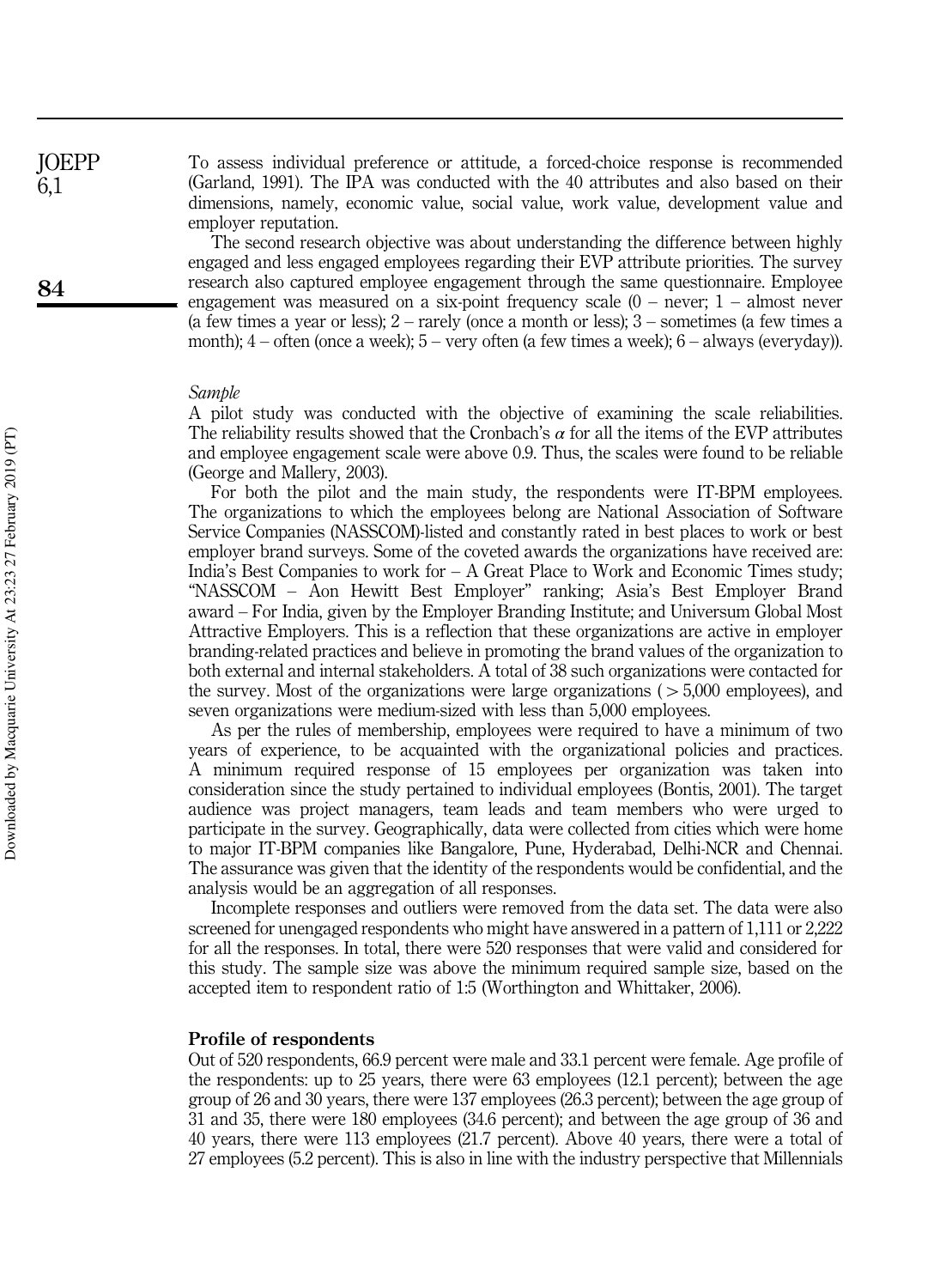(below 35 years) are the dominant group in the IT-BPM industry (People Matters and Monster.com, 2016).

Regarding marital status, 65.2 percent of the employees reported that they were married and 34.8 percent of employees reported that they were not married.

A majority held a UG-technical qualification like BE/BTech/BS (51.9 percent), and 10.8 percent had a UG-Non-technical qualification like bachelors from arts and science. A PG-technical qualification like ME/MTech/MS made up 13.5 percent of the sample, followed by PG-Non-technical qualification (23.5 percent).

About organizational tenure (work experience with the current organization), a majority of the respondents were between two and five years (63.7 percent) with their present organization. Similarly, the career tenure (total work experience) of respondents was mainly between six and ten years (36.3 percent). Organizational tenure between two and five years, termed as the mid-tenure group, is also the recent focus of the IT-BPM industry (Great Place to Work, 2015).

The nature of business in the IT-BPM industry was mainly classified as IT services, pure-play BPM, Product, Engineering/Embedded/R&D, Internet & E-commerce by NASSCOM. Organizations practiced more than one kind of business. The organizations which operated only one of the businesses (IT services or pure-play BPM) were coded as 1, two businesses were coded as 2, three businesses were coded as 3 and more than three businesses were coded as 4. Majority of the respondents belonged to organizations that handled at least two businesses (32.7 percent).

#### Importance-fulfillment analysis of all the EVP attributes

Initially, all the 40 EVP attributes were considered for analysis. Table II provides the "Importance" and corresponding "Fulfillment" scores in the descending order of "Importance" score for the EVP attributes.

Based on the importance and fulfillment scores, a two-dimensional matrix was constructed, with EVP importance depicted on the y-axis and fulfillment in the x-axis. A scatter plot was drawn with the mean scores, and the median divided the plot into four quadrants. Median is considered as a better measure of central tendency especially when the interval scales are four-point scales (Martilla and James, 1977). The scatter plot given in Figure 2 gives the results of the analysis.

From the figure, it is evident that there are many attributes in the "Keep up with the good work " category, which is good news for the IT-BPM industry in general. The EVP attributes under this category are mentioned in Table III.

From the individual attributes in the "Keep up the good work " category, it is evident that the attributes cut across all the five dimensions of the EVP attributes. The category indicates that the organizations are on the right track and effective in fulfilling the important EVP attributes of employees. There are also many attributes closer to the axis and employers must work toward taking it to the quadrant "Keep up the good work. "

A few other EVP attributes as given in Table IV need more focus, as they fall within the "Concentrate Here " category.

These attributes are crucial in an IT-BPM industry set-up, where employees work for clients in multiple time-zones and thus look for a work environment free of stress, organizational support and work-life balance. They also look for development opportunities to work across multiple technologies and verticals. Provision or assistance regarding childcare facilities will certainly help the IT-BPM industry to retain the female talent and help them have the crucial work-family balance, given the increase in dual-earner families.

The two categories "Low Priority " and "Possible Overkill " indicate lower organizational effectiveness regarding prioritizing important EVP attributes and, accordingly, fulfilling employee obligations. Similarly, attributes under these categories do not need much focus,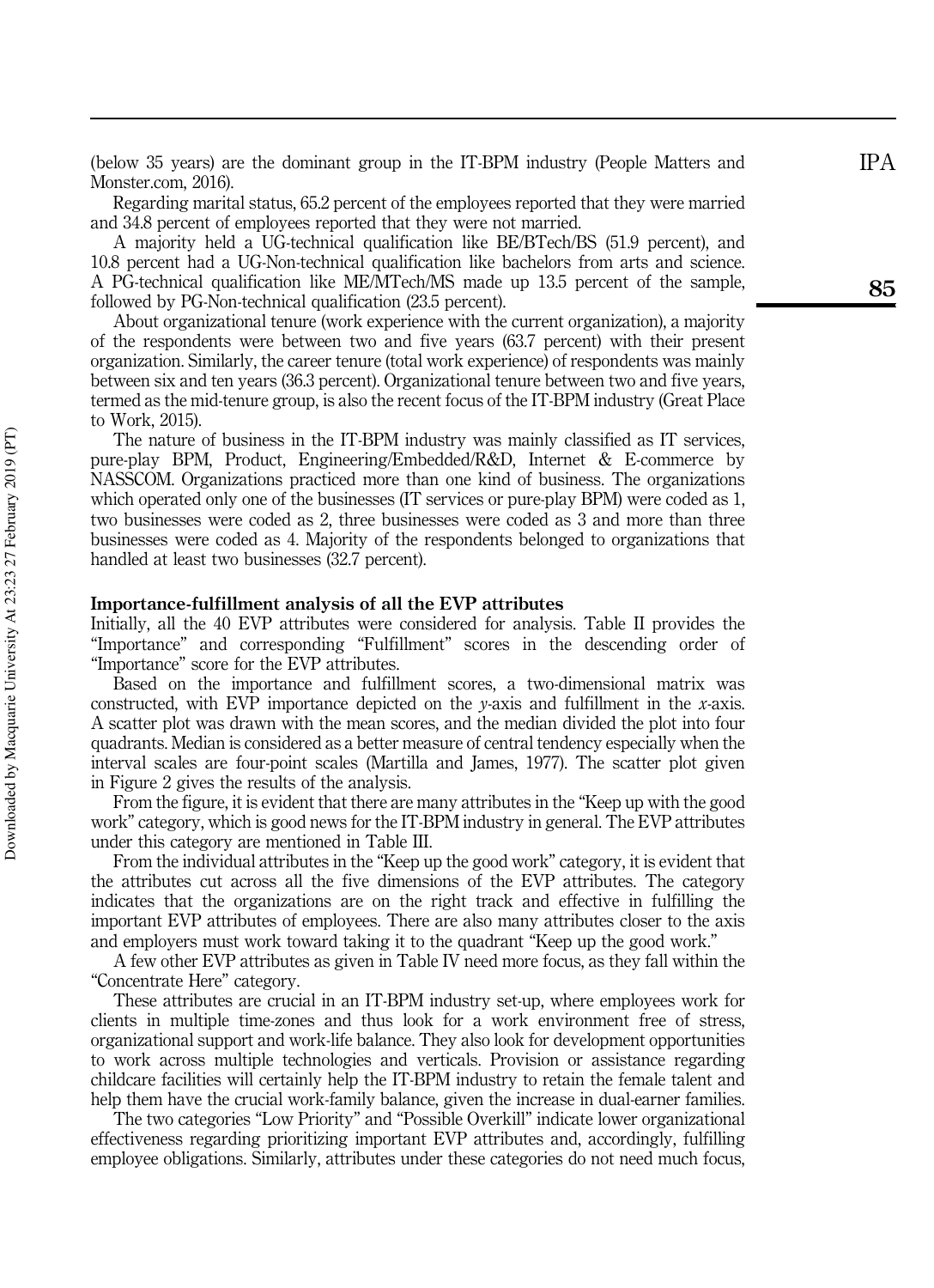| <b>JOEPP</b>        |                | EVP attribute     |                                                               | <b>EVP</b>             | <b>EVP</b> |
|---------------------|----------------|-------------------|---------------------------------------------------------------|------------------------|------------|
| 6,1                 |                | S. No. labels     | EVP attributes                                                | importance fulfillment |            |
|                     | $\mathbf{1}$   | EVP <sub>5</sub>  | Healthcare benefits                                           | 3.48                   | 2.77       |
|                     | $\overline{2}$ | EVP <sub>6</sub>  | Childcare facilities                                          | 3.38                   | 2.32       |
|                     | 3              | EVP7              | Retirement benefits                                           | 3.34                   | 2.54       |
|                     | 4              | EVP10             | Career growth opportunities                                   | 3.29                   | 2.37       |
| 86                  | 5              | EVP21             | Treating people with respect and trust                        | 3.27                   | 2.46       |
|                     | 6              | EVP34             | Technology support                                            | 3.26                   | 2.55       |
|                     | 7              | EVP11             | Challenging assignments                                       | 3.26                   | 2.44       |
|                     | 8              | EVP <sub>28</sub> | Job security                                                  | 3.20                   | 2.46       |
|                     | 9              | EVP <sub>26</sub> | Role clarity                                                  | 3.16                   | 2.40       |
|                     | 10             | EVP18             | Fast-track promotion for star performers                      | 3.16                   | 2.33       |
|                     | 11             | EVP40             | Organization's focus on innovative products and services      | 3.14                   | 2.43       |
|                     | 12             | EVP1              | Salary and compensation based on competency                   | 3.13                   | 2.33       |
|                     | 13             | EVP14             | Opportunities to develop new skills through training          | 3.12                   | 2.35       |
|                     | 14             | EVP27             | Stress-free work environment                                  | 3.12                   | 2.27       |
|                     | 15             | EVP35             | Customer-oriented organization                                | 3.12                   | 2.41       |
|                     | 16             | EVP19             | Organizational support during personal exigencies             | 3.10                   | 2.32       |
|                     | 17             | EVP <sub>2</sub>  | Competitive compensation as per industry standards            | 3.10                   | 2.34       |
|                     | 18             | EVP <sub>29</sub> | Work-life balance                                             | 3.09                   | 2.28       |
|                     | 19             | EVP4              | Performance rewards and recognition for exceptional           | 3.07                   | 2.40       |
|                     |                |                   | performance exceeding expectations                            |                        |            |
|                     | 20             | EVP33             | Transparent work culture                                      | 3.06                   | 2.30       |
|                     | 21             | EVP <sub>23</sub> | Periodic feedback on performance                              | 3.06                   | 2.32       |
|                     | 22             | EVP9              | Opportunity to work across multiple technologies and          | 3.06                   | 2.33       |
|                     |                |                   | verticals                                                     |                        |            |
|                     | 23             | EVP <sub>22</sub> | Culture of supportive leadership                              | 3.06                   | 2.34       |
|                     | 24             | EVP8              | Employee stock options (ESOP)                                 | 3.05                   | 2.21       |
|                     | 25             | EVP17             | Opportunity to apply what was learnt                          | 3.05                   | 2.29       |
|                     | 26             | EVP12             | Opportunities for teamwork                                    | 3.04                   | 2.43       |
|                     | 27             | EVP32             | Work relevant to one's strength, competency, interests        | 3.04                   | 2.30       |
|                     | 28             | EVP15             | Exposure to the global business and work practices            | 3.04                   | 2.28       |
|                     | 29             | EVP37             | Organization's focus on high quality products and/or services | 3.04                   | 2.37       |
|                     | 30             | EVP39             | Competent and fair leadership                                 | 3.03                   | 2.34       |
|                     | 31             | EVP <sub>24</sub> | Flexible work schedule                                        | 3.03                   | 2.22       |
|                     | 32             | EVP <sub>20</sub> | Culture of supportive and encouraging colleagues              | 3.02                   | 2.28       |
|                     | 33             | EVP <sub>25</sub> | Adequate resources to perform on the job                      | 3.02                   | 2.38       |
|                     | 34             | EVP31             | Encourage creativity at work                                  | 3.01                   | 2.29       |
|                     | 35             | EVP36             | Organization's focus on environmental and CSR activities      | 3.00                   | 2.24       |
| Table II.           | 36             | EVP38             | Organization's reputation of being ethical                    | 3.00                   | 2.28       |
| Mean score of EVP   | 37             | EVP16             | Interaction with experts within and outside the organization  | 2.98                   | 2.20       |
| attributes based on | 38             | EVP13             | Empowerment to take decisions                                 | 2.95                   | 2.32       |
| importance and      | 39             | EVP30             | Informal work culture                                         | 2.86                   | 2.24       |
| fulfillment scales  | 40             | EVP <sub>3</sub>  | Access to benefits and perks for all employees                | 2.79                   | 2.13       |

and hence organizations should look to redistribute their resources to other categories. This will help organizations to fulfill the psychological contract of employees concerning "Concentrate Here" quadrant and maintain the psychological contract concerning "Keep up the good work" quadrant.

#### Importance-fulfillment analysis of the EVP dimensions

After analyzing the attributes individually, the five EVP dimensions based on the mean scores of individual EVP attributes which come under each dimension were assessed using the IPA matrix. The importance–fulfillment relationship was analyzed to ascertain their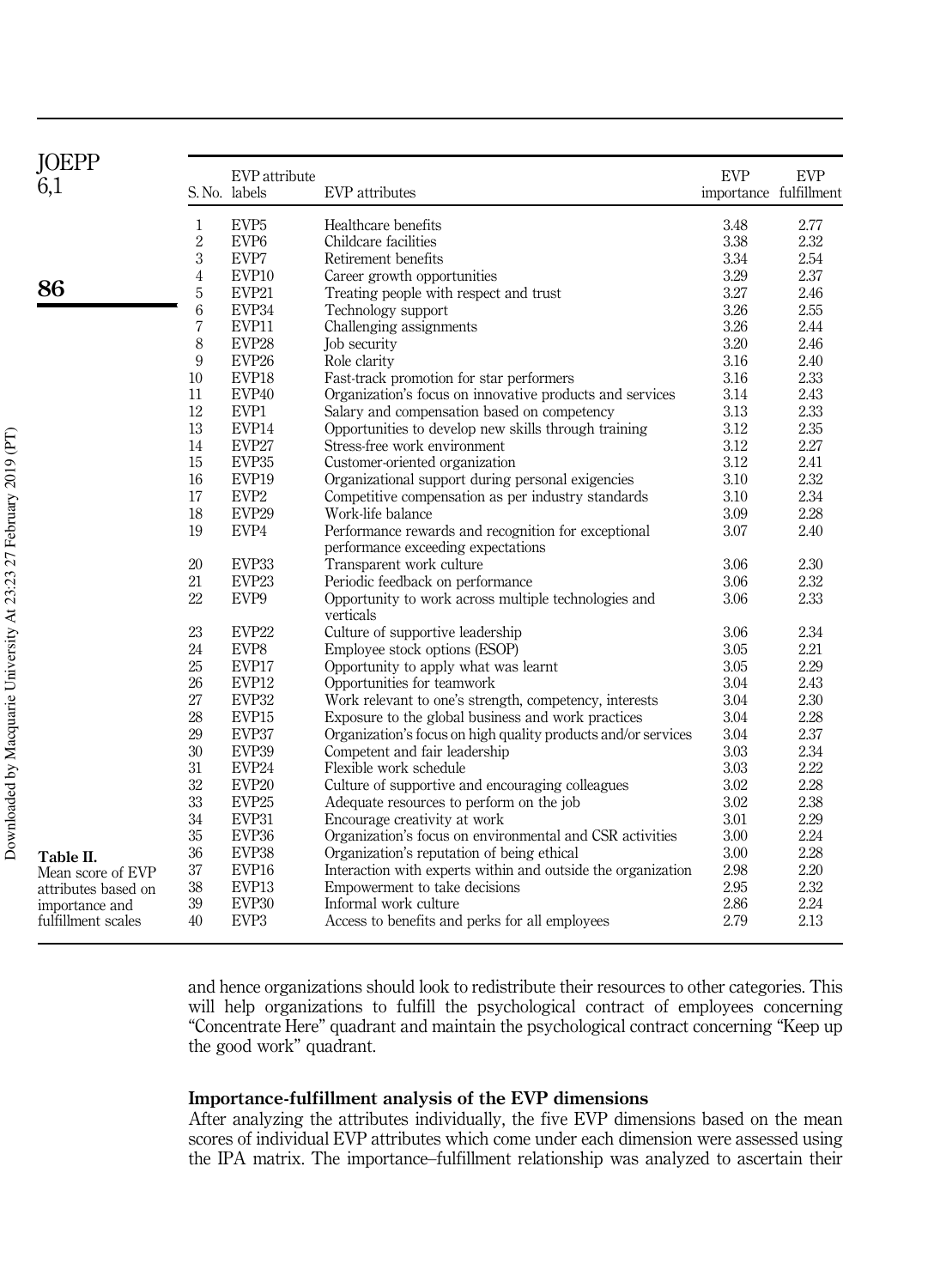

| IPA quadrant          | Item code         | Item                                                                          |                        |
|-----------------------|-------------------|-------------------------------------------------------------------------------|------------------------|
| Keep up the good work | EVP <sub>2</sub>  | Competitive compensation as per industry standards                            |                        |
|                       | EVP4              | Rewards and recognition for exceptional performance<br>exceeding expectations |                        |
|                       | EVP <sub>5</sub>  | Healthcare benefits                                                           |                        |
|                       | EVP7              | Retirement benefits                                                           |                        |
|                       | EVP <sub>10</sub> | Career growth opportunities                                                   |                        |
|                       | EVP11             | Challenging assignments                                                       |                        |
|                       | EVP <sub>12</sub> | Opportunities for teamwork                                                    |                        |
|                       | EVP <sub>14</sub> | Opportunities to develop new skills through training                          |                        |
|                       | EVP <sub>18</sub> | Fast-track promotion for star performers                                      |                        |
|                       | EVP21             | Treating people with respect and trust                                        |                        |
|                       | EVP <sub>26</sub> | Role clarity                                                                  |                        |
|                       | EVP <sub>28</sub> | Job security                                                                  | Table III.             |
|                       | EVP34             | Technology support                                                            | List of EVP attributes |
|                       | EVP <sub>35</sub> | Customer-oriented organization                                                | in the quadrant "Keep" |
|                       | EVP <sub>40</sub> | Organization's focus on innovative products and services                      | up the good work"      |

| IPA quadrant     | Item code                                                                                                            | Item                                                                                                                                                                                                                                                                                     |                                                                              |
|------------------|----------------------------------------------------------------------------------------------------------------------|------------------------------------------------------------------------------------------------------------------------------------------------------------------------------------------------------------------------------------------------------------------------------------------|------------------------------------------------------------------------------|
| Concentrate here | EVP1<br>EVP <sub>6</sub><br>EVP <sub>9</sub><br>EVP17<br>EVP <sub>19</sub><br>EVP <sub>27</sub><br>EVP <sub>29</sub> | Salary and compensation based on competency<br>Childcare facilities<br>Opportunity to work across multiple technologies and verticals<br>Opportunity to apply what was learned<br>Organizational support during personal exigencies<br>Stress-free work environment<br>Work-life balance | Table IV.<br>List of EVP attributes<br>in the quadrant<br>"concentrate here" |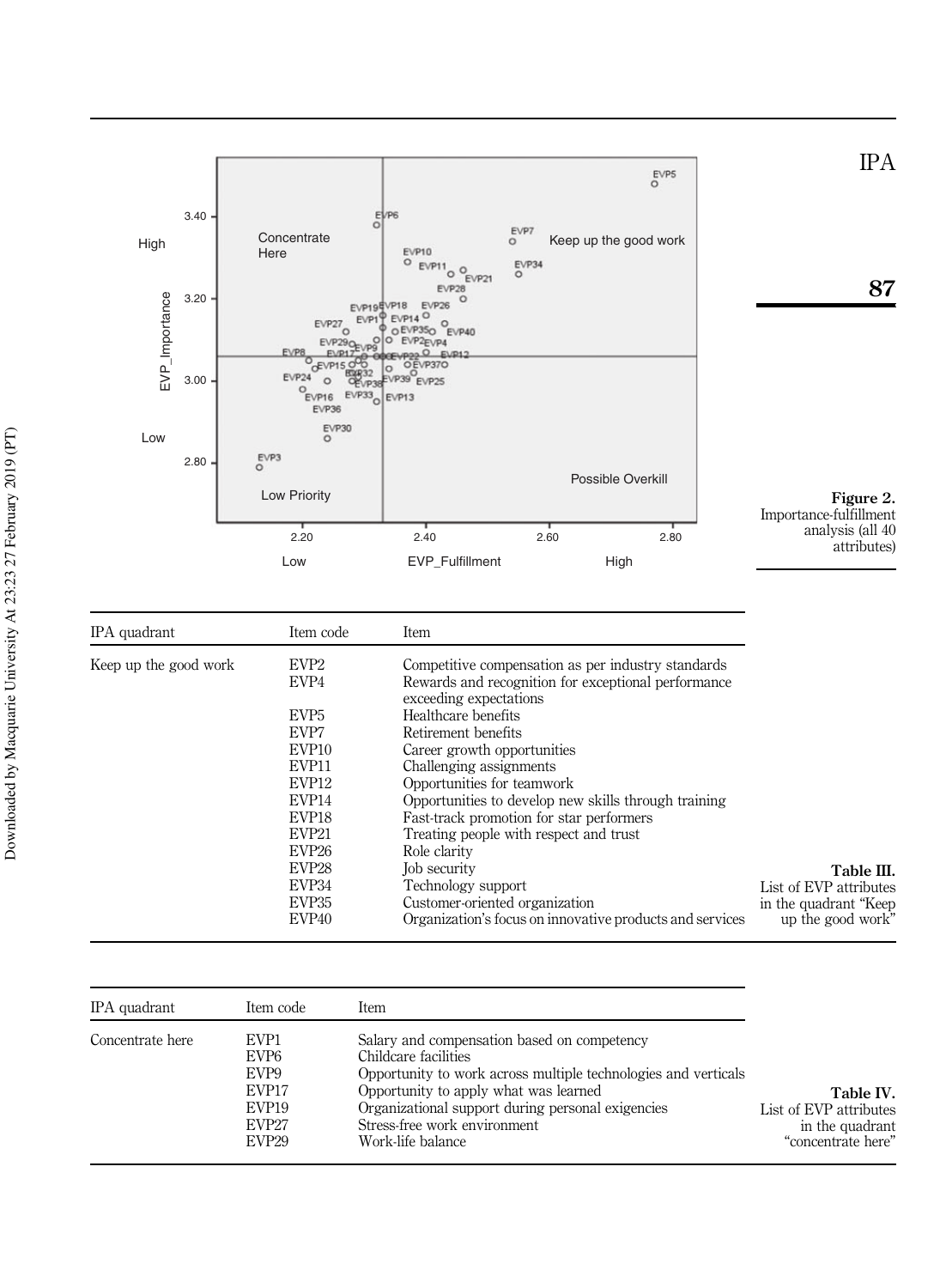JOEPP 6,1

88

distinctiveness, to map them into four quadrants in the IPA matrix. A paired sample t-test was carried out to assess the significant difference between the overall values of importance  $(M = 3.1, SD = 0.34)$  and fulfillment scores  $(M = 2.35, SD = 0.46)$  of all the dimensions put together. The null hypothesis was rejected at  $t(519) = 30.9, p < 0.001$ , thus indicating that the means of both the values were statistically significantly different.

Similarly, the paired sample t-test between each of the pairs of importance and fulfillment scores of the five dimensions ( ${}^{10}C_2 = 45$ ) was conducted to find that they were statistically significantly different at  $p < 0.001$ . The importance and fulfillment mean scores of the dimensions are given in Table V.

A further distinction between the importance and fulfillment scores was achieved, by plotting them on a two-dimensional matrix, based on IPA. The scatter plot given in Figure 3 presents the results of the analysis.

From the results, it is evident that IT-BPM organizations have been fulfilling promises related to development value, work value and employer reputation in both "Keep up the good work" category and "Possible Overkill." Two main outcomes that need focus are the "Concentrate Here" category and "Low Priority." Social value and economic value fall

| EVP dimensions      | Mean | SD.  | Sample size |
|---------------------|------|------|-------------|
| Importance          |      |      |             |
| Economic value      | 3.14 | 0.36 | 520         |
| Developmental value | 3.11 | 0.38 | 520         |
| Social value        | 3.13 | 0.40 | 520         |
| Work value          | 3.07 | 0.39 | 520         |
| Employer reputation | 3.05 | 0.46 | 520         |
| Fulfillment         |      |      |             |
| Economic value      | 2.39 | 0.56 | 520         |
| Developmental value | 2.35 | 0.51 | 520         |
| Social value        | 2.36 | 0.54 | 520         |
| Work value          | 2.34 | 0.50 | 520         |
| Employer reputation | 2.35 | 0.54 | 520         |
|                     |      |      |             |



Table V. Mean scores of EVP dimensions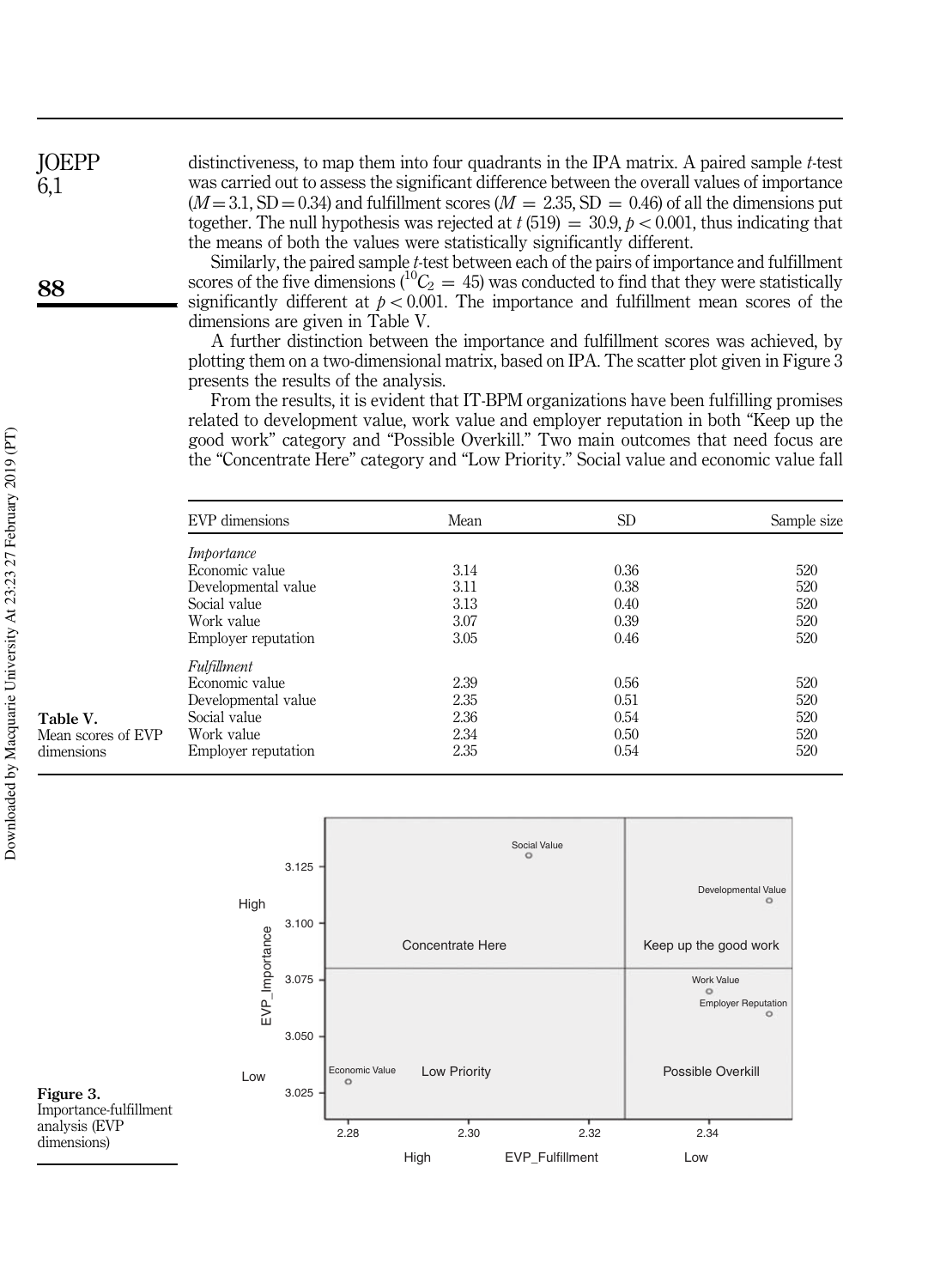under these categories. Social value is regarding employer and peer support. IT-BPM organizations in India veer knowledge workers toward pay, which is the prime motivator to join an organization. Employees who have been with the organization for some time seem to give low priority to economic value since pay and benefits are more of a hygiene factor than a motivator in the long run. However, for their psychological contract to be maintained and fulfilled, employees seem to value social value and development value, as per our results. Though organizations provide sufficient training and development opportunities, they should focus on fulfilling social value such as a work-life balance that involves flexible work schedules, peer and supervisor support and support during personal exigencies.

#### EVP attribute scores and employee engagement

To understand the role of engagement in its relationship to EVP attribute importance and fulfillment, the sample was split as highly engaged and less engaged employees based on the median of engagement score which was 4.38. Respondents above the median score were considered as highly engaged ( $n = 267$ ) and those below the median score were considered less engaged ( $n = 253$ ), respectively. An independent sample t-test was carried out to examine the difference between the two groups concerning five dimensions of the importance and fulfillment scores. The results are given in Table VI.

Concerning the importance scores, the mean values were statistically, significantly different between highly engaged and less engaged employees regarding economic value, work value and employer reputation. Both highly engaged and less engaged employees emphasize almost an equal level of priority on economic value, whereas work value and employer reputation have higher priority among less engaged employees. So, organizations should focus on these dimensions so that importance translates into fulfillment for employees, to be better engaged with their organization. For fulfillment scores, the mean of all the five dimensions were significantly different and higher for highly engaged employees than less engaged employees. Regarding fulfillment, employees who feel that their employers have sufficiently fulfilled their obligation are highly engaged with the organization which can result in improved organizational effectiveness and individual performance. Thus, it is imperative for organizations to sufficiently engage employees across all the dimensions by not only prioritizing, but also fulfilling their obligations promptly, as less engaged or disengaged employees may also be high-potentials who may

| <b>EVP</b> dimensions                                                                                                                          | Highly engaged employees<br>SD<br>Mean |                                      | Less engaged employees<br>SD.<br>Mean |                                      | $\Delta$ Mean                                            |                                                                                                                                                            |
|------------------------------------------------------------------------------------------------------------------------------------------------|----------------------------------------|--------------------------------------|---------------------------------------|--------------------------------------|----------------------------------------------------------|------------------------------------------------------------------------------------------------------------------------------------------------------------|
| Importance<br>Economic value<br>Developmental value<br>Social value<br>Work value<br><b>Employer reputation</b>                                | 3.18<br>3.08<br>3.14<br>3.03<br>2.97   | 0.34<br>0.39<br>0.39<br>0.41<br>0.47 | 3.1<br>3.13<br>3.12<br>3.12<br>3.14   | 0.38<br>0.37<br>0.42<br>0.37<br>0.43 | $0.08**$<br>$-0.05$<br>0.02<br>$-0.09**$<br>$-0.17**$    |                                                                                                                                                            |
| Fulfillment<br>Economic value<br>Developmental value<br>Social value<br>Work value<br><b>Employer reputation</b><br><b>Note:</b> ** $b < 0.01$ | 2.66<br>2.54<br>2.6<br>2.51<br>2.43    | 0.47<br>0.44<br>0.43<br>0.43<br>0.51 | 2.1<br>2.14<br>2.09<br>2.16<br>2.25   | 0.51<br>0.51<br>0.52<br>0.51<br>0.56 | $0.56**$<br>$0.4**$<br>$0.51**$<br>$0.35***$<br>$0.18**$ | Table VI.<br>Comparing highly<br>engaged and less<br>engaged employees in<br>terms of "importance"<br>and "fulfillment"<br>scores of the EVP<br>dimensions |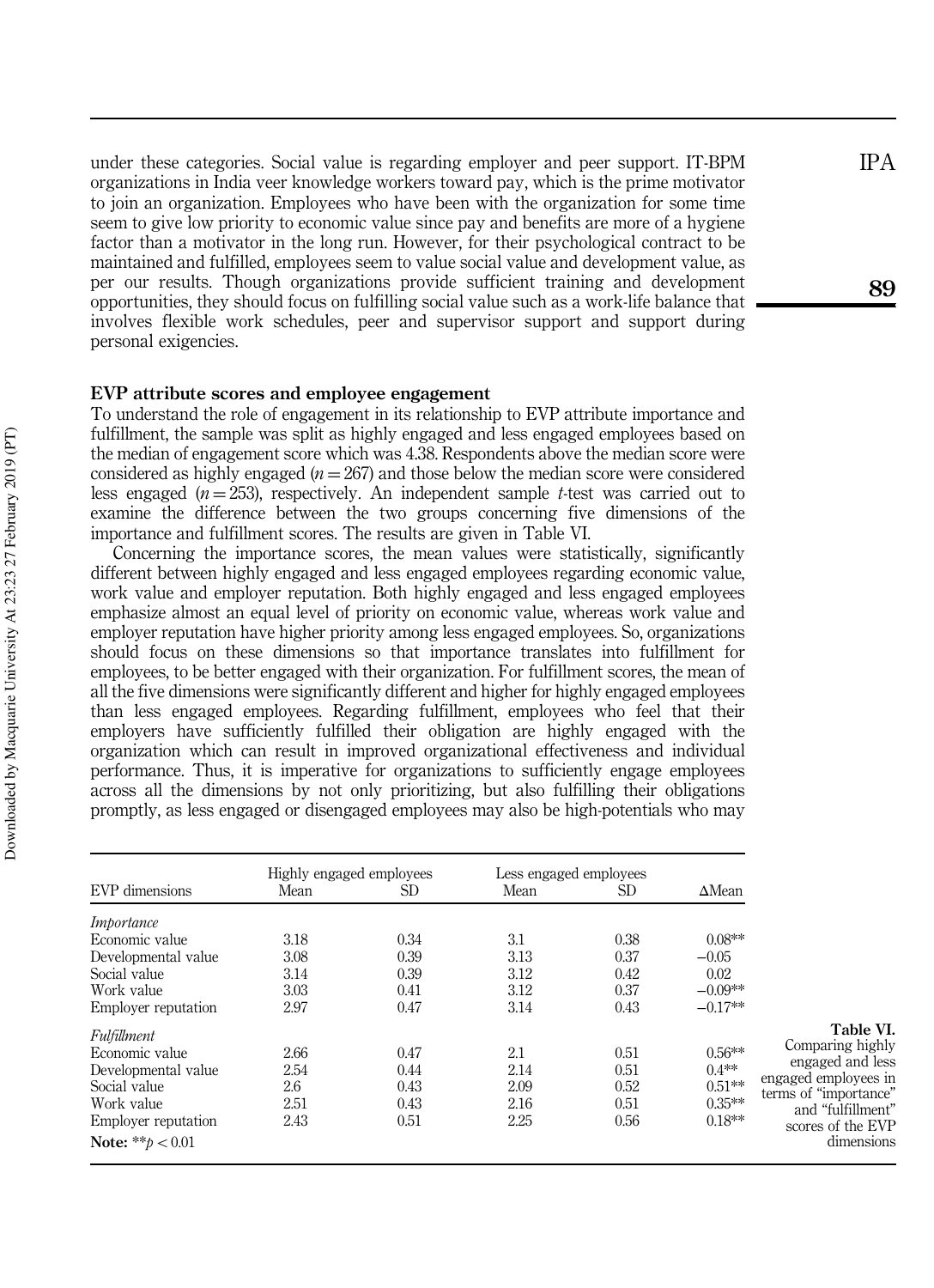threaten to leave the organization. The organizations should work toward reprioritizing the attributes and move them into appropriate quadrants, which is also a call for repositioning their brand value accordingly. **JOEPP** 

#### Discussion

The primary objective of our study was to explore the inter-disciplinary nature of employer branding by drawing insights from attribute research in marketing. The objective was to understand employee perceptions of EVP attribute importance against fulfillment by the employer that can be mapped into four quadrants for easy interpretation and action by the management. The research objective was sufficiently addressed by using the IPA framework from marketing discipline, where visual representation and interpretation carry more meaning especially to brand strategists who look to define and prioritize EVP attributes for effective employer brand promotions. The second objective of studying the EVP priorities of less engaged and highly engaged employees was also effectively addressed, where fulfillment clearly translated to engagement among highly engaged employees than less engaged employees.

The literature on employee engagement has empirical evidence of employer branding playing a crucial role in engaging employees, which was once again reinforced by the attribute research on employer branding. However, the study goes one step further in analyzing the difference in highly engaged and less engaged employees on both "importance and fulfillment" scores of the attributes, as against only the fulfillment scores addressed by previous literature. Using the IPA framework for attribute research in the employer branding context is definitely an important addition to the growing literature on employer branding, psychological contract, employee engagement and their inter-relationship. The IPA is an interesting approach that can help employer branding experts to either focus or redistribute their resources according to the attributes which fall under each category. When psychological contract is based on employee perceptions, such an analysis from a strategic management perspective can help managers to not only identify important attributes, but also understand where they have been successful in maintaining the psychological contract and where they have fallen short of fulfilling the psychological contract of employees. This can help organizations avoid the possible breach of trust and negative employee behavior. Thus, this study helps to extend the current understanding on employer branding by bringing in the concept of psychological contract and using IPA to analyze the importance and fulfillment scores, which is a first of its kind in both employer branding and psychological contract literature.

#### Implications and scope for future research

Drawing on attribute research and positioning EVP attributes according to employees' perception of EVP preferences against their psychological contract fulfillment is an essential implication for HR practitioners and academicians. Attribute research through IPA helps to indicate important avenues for organizational performance that can be utilized by HR to effectively devise their employer branding strategy. The analysis based on IPA can serve as a starting point to provide useful insights to devise their employer branding strategy and also convert results into action. This study provides important managerial implications in identifying the EVP attributes which fall under each category of the IPA matrix. If employees experience inconsistencies in what was communicated and what is being implemented, it will lead to disappointment, breach of psychological contract and withdrawal of trust, which may result in employees joining a prospective competitor. Exit interviews and such mechanisms should help organizations understand such inconsistencies to take corrective actions. The practical implication of this study is that, while organizations should strive to maintain their

6,1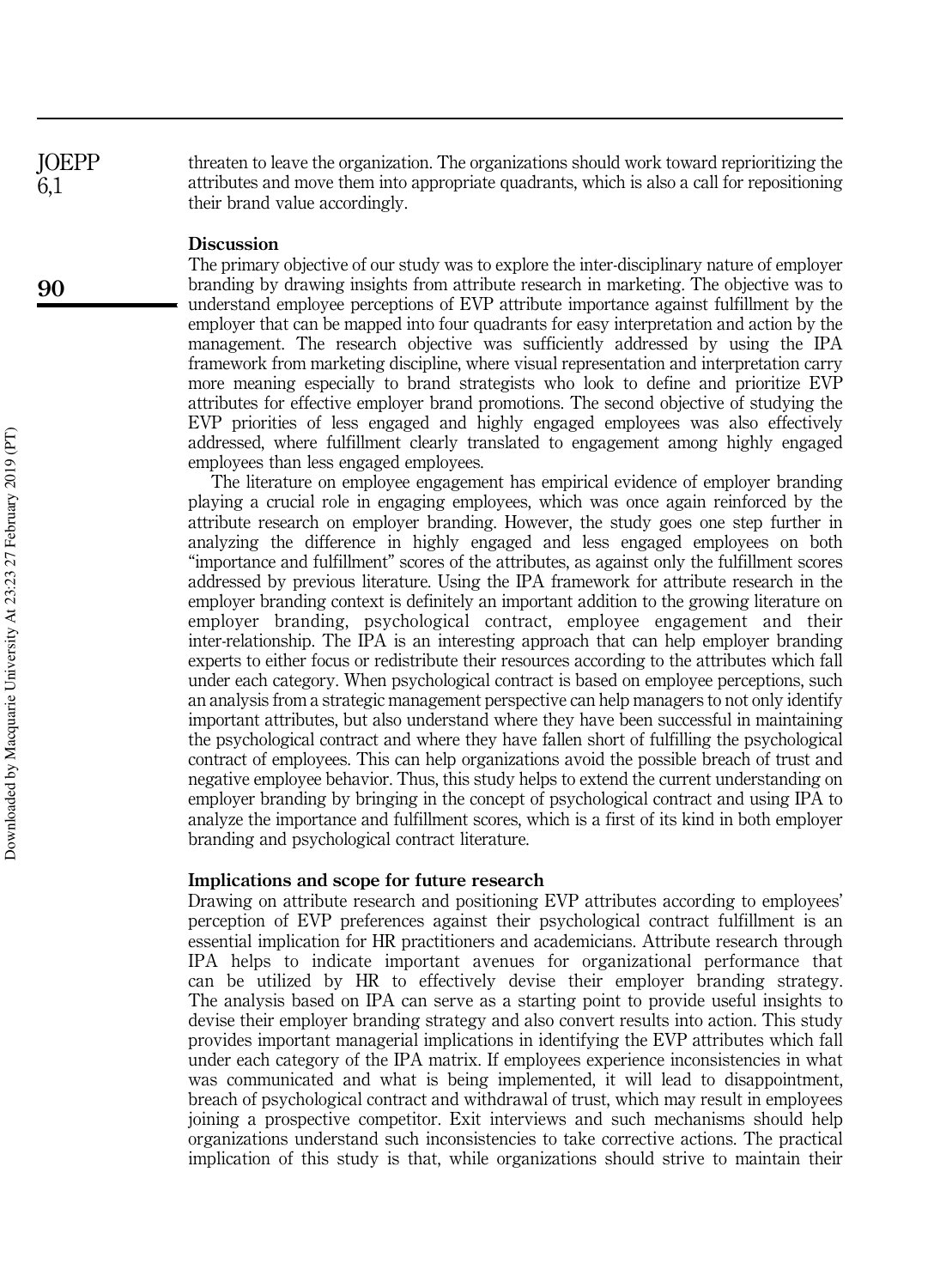psychological contract, they should also develop in other areas that need focus concerning EVP attributes and dimensions, to win over the competition. The employee priorities against competition should be set right so that it is a win-win situation for both the organization and its employees. The study is aggregate in nature, representing the views of IT-BPM employees.

Analyzing the difference between highly engaged and less engaged employees indicates that prioritizing EVPs should be followed by its implementation, since engagement is based on actual employee experience in the organization. Another important implication is for organizations to prioritize and fulfill their EVPs based on the outcome they are targeting, like improved employee performance or building brand equity, similar to engagement.

There are also limitations inherent in this study, which must be dealt with caution when interpreting the findings. Though the study is aggregate in nature, it does not entirely represent the population of the IT-BPM industry. A cross-sectional study also does not take into account the changing tastes and preferences of employees. The attribute preferences are based on a pre-determined set of variables, which can vary in different organizational contexts. Cultural differences and workforce diversity among several multi-national and Indian organizations should be considered in defining and understanding attribute preferences among employees. The study can be a guide to understand employee perceptions concerning a single organization, which must be done through a case study approach. This is an important avenue for future research and a practical implication for any individual organization to conduct IPA analysis as part of their employer branding strategy. The impact of certain strategic decisions like revamping the corporate brand, implementing organizational development and change management strategies, mergers and acquisitions or takeovers and involuntary turnover have both positive and negative impact on the employer brand. This also impacts the psychological contract of employees and the organizational culture. This calls for reengineering the organizational processes with possible repositioning of EVP priorities according to the new organization structure and culture. This can be effectively analyzed and interpreted using the IPA matrix.

#### Conclusion

Primarily, this study was an attempt to provide conceptual clarity to employer branding based on attribute research. Second, the theoretical background and concepts were used as the basis to draw insights from marketing literature to arrive at a framework to study the EVP attribute priorities of employees. This sufficiently bridges the gap in employer branding literature and contributes to the inter-disciplinary nature of the study. The paper discusses an easy-to-comprehend IPA framework that can be used from the employer branding context. This can help organizations to get a head-start to develop their employer branding strategy or re-position themselves as an employer brand if they are already into employer branding practices. Though employer brand attributes and their importance have been widely discussed in the literature, fulfillment regarding EVP attributes has not been the scope of earlier studies. While several studies are available from prospective employees ' perspectives, this study is from the present employees ' perspective. Work engagement captures the emotional response of employees directly to their work. This has major implications in addressing employees ' work-related state of mind in response to employer branding. This affects employees ' responses to day-to-day work, as against the long-term perspective of building brand equity. Hence, examining and positioning brand attributes based on both the importance and fulfillment perception of employees through the IPA framework is a novel attempt in the human resources context.

91

Downloaded by Macquarie University At 23:23 27 February 2019 (PT) Downloaded by Macquarie University At 23:23 27 February 2019 (PT)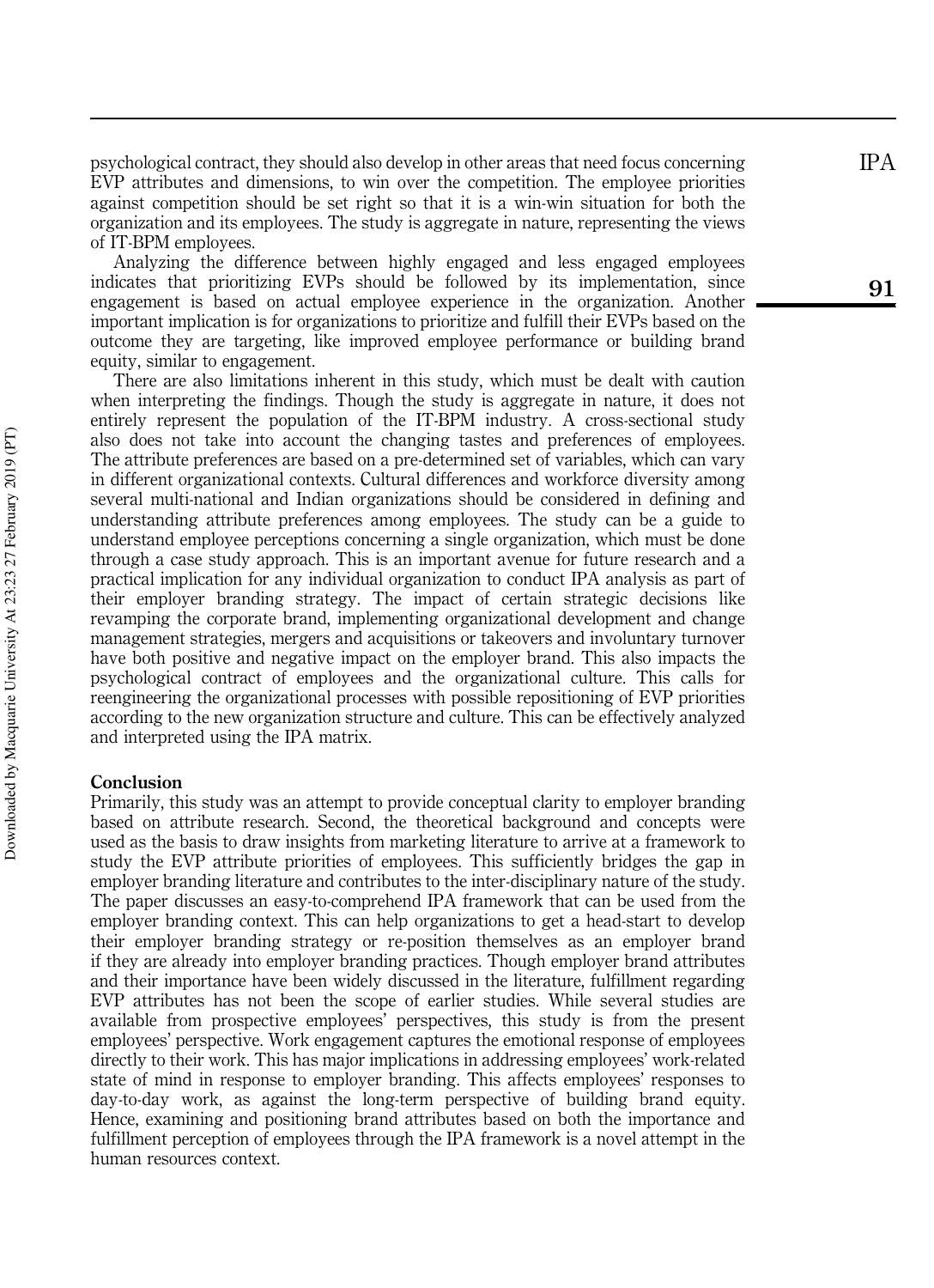| <b>JOEPP</b> | References                                                                                                                                                                                                                                                                     |
|--------------|--------------------------------------------------------------------------------------------------------------------------------------------------------------------------------------------------------------------------------------------------------------------------------|
| 6,1          | Aggarwal, U. and Bhargava, S. (2009), "Exploring psychological contract contents in India: the<br>employee and employer perspective", Journal of Indian Business Research, Vol. 1 No. 4,<br>pp. 238-251.                                                                       |
| 92           | Aggerholm, H.K., Andersen, S.E. and Thomsen, C. (2011), "Conceptualising employer branding in<br>sustainable organisations", Corporate Communications: An International Journal, Vol. 16 No. 2,<br>pp. 105-123.                                                                |
|              | Allen, I.E. and Seaman, C.A. (2007), "Likert scales and data analyzes", Quality Progress, Vol. 40 No. 7,<br>pp. 64-65.                                                                                                                                                         |
|              | Alshathry, S., Clarke, M. and Goodman, S. (2017), "The role of employer brand equity in employee<br>attraction and retention: a unified framework", International Journal of Organizational Analysis,<br>Vol. 25 No. 3, pp. 413-431.                                           |
|              | Ambler, T. and Barrow, S. (1996), "The employer brand", <i>The Journal of Brand Management</i> , Vol. 4<br>No. 3, pp. 185-206.                                                                                                                                                 |
|              | Backhaus, K. (2016), "Employer branding revisited", Organization Management Journal, Vol. 13 No. 4,<br>pp. 193-201.                                                                                                                                                            |
|              | Backhaus, K. and Tikoo, S. (2004), "Conceptualizing and researching employer branding", Career<br>Development International, Vol. 9 No. 5, pp. 501-517.                                                                                                                        |
|              | Barrow, S. and Mosley, R. (2005), The Employer Brand®: Bringing the Best of Brand Management to<br>People at Work, John Wiley & Sons, Chichester.                                                                                                                              |
|              | Baum, M. and Kabst, R. (2013), "Conjoint implications on job preferences: the moderating role of<br>involvement", The International Journal of Human Resource Management, Vol. 24 No. 7,<br>pp. 1393-1417.                                                                     |
|              | Berthon, P., Ewing, M. and Hah, L.L. (2005), "Captivating company: dimensions of attractiveness in<br>employer branding", <i>International Journal of Advertising</i> , Vol. 24 No. 2, pp. 151-172.                                                                            |
|              | Bhatnagar, J. (2007), "Talent management strategy of employee engagement in Indian ITES employees:<br>key to retention", <i>Employee Relations</i> , Vol. 29 No. 6, pp. 640-663.                                                                                               |
|              | Bontis, N. (2001), "Assessing knowledge assets: a review of the models used to measure intellectual<br>capital", International Journal of Management Reviews, Vol. 3 No. 1, pp. 41-60.                                                                                         |
|              | Cable, D.M. and Turban, D.B. (2003), "The value of organizational reputation in the recruitment<br>context: a brand-equity perspective", <i>Journal of Applied Social Psychology</i> , Vol. 33 No. 11,<br>pp. 2244-2266.                                                       |
|              | Christiaans, L. (2012), International Employer Brand Management $- A$ Multilevel Analysis and<br>Segmentation of Students' Preferences, Springer Gabler, Wiesbaden.                                                                                                            |
|              | Chugh, S. and Bhatnagar, J. (2006), "Talent management as high performance work practice: emerging<br>strategic HRM dimension", Management and Labour Studies, Vol. 31 No. 3, pp. 228-253.                                                                                     |
|              | Collins, C.J. and Han, J. (2004), "Exploring applicant pool quantity and quality: the effects of early<br>recruitment practice strategies, corporate advertising, and firm reputation", Personnel<br>Psychology, Vol. 57 No. 3, pp. 685-717.                                   |
|              | Collins, C.J. and Stevens, C.K. (2002), "The relationship between early recruitment-related activities and<br>the application decisions of new labor-market entrants: a brand equity approach to recruitment",<br>Journal of Applied Psychology, Vol. 87 No. 6, pp. 1121-1133. |
|              | Coyle-Shapiro, J.A.-M. and Parzefall, M. (2008), "Psychological contracts", in Cooper, C.L. and Barling, J.<br>(Eds), The SAGE Handbook of Organizational Behavior, SAGE Publications, London,<br>pp. 17-34.                                                                   |
|              | Coyle-Shapiro, J.A.-M. and Shore, L.M. (2008), "The employee-organization relationship: where do we go<br>from here?", <i>Human Resource Management Review</i> , Vol. 17 No. 2, pp. 166-179.                                                                                   |
|              | Doh, J.P., Smith, R.R., Stumpf, S.A. and Tymon, W.G. Jr (2011), "Pride and professionals: retaining<br>talent in emerging economies", <i>Journal of Business Strategy</i> , Vol. 32 No. 5, pp. 35-42.                                                                          |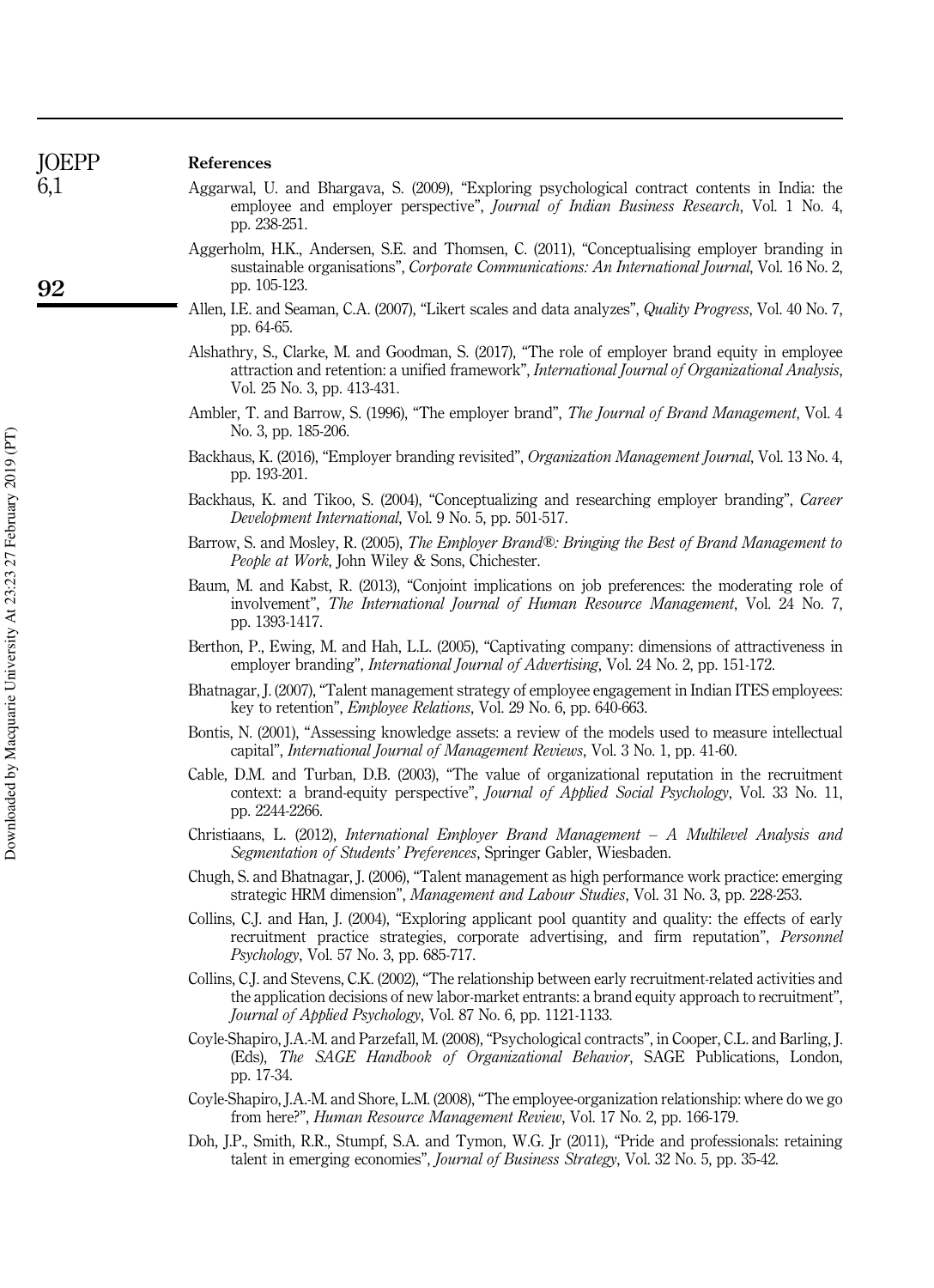- Edwards, M.R. (2009), "An integrative review of employer branding and OB theory", Personnel Review , Vol. 39 No. 1, pp. 5-23.
- Garland, R. (1991), "The mid-point on a rating scale: is it desirable", Marketing Bulletin, Vol. 2 No. 1, pp. 66-70.
- Gartner (2017), "IT glossary ", available at: www.gartner.com/it-glossary (accessed January 18, 2017).
- George, D. and Mallery, P. (2003), SPSS for Windows Step by Step: A Simple Guide and Reference, 11.0 Update, 4th ed., Allyn & Bacon, Boston, MA.
- Gilani, H. and Cunningham, L. (2017), "Employer branding and its influence on employee retention: a literature review", The Marketing Review, Vol. 17 No. 2, pp. 239-256.
- Great Place to Work (2015), Creating a Great Workplace in the Indian IT– BPM Sector, Great Place to Work® Institute, Mumbai, pp. 1-50, available at: http://Indian\_IT-BPM\_Sector\_2015\_ GPTWNASSCOM.pdf (accessed July 23, 2015).
- Heger, B.K. (2007), "Linking the employment value proposition (EVP) to employee engagement and business outcomes: preliminary findings from a linkage research pilot study", Organization Development Journal, Vol. 25 No. 1, pp. 121-132.
- Hiltrop, J. (1999), "The quest for the best: human resource practices to attract and retain talent " .<br>י European Management Journal, Vol. 17 No. 4, pp. 422-430.
- Hughes, J.C. and Rog, E. (2008), "Talent management a strategy for improving employee recruitment, retention and engagement within hospitality organizations", International Journal of Contemporary Hospitality Management, Vol. 20 No. 7, pp. 743-757.
- Jiang, T. and Iles, P. (2011), "Employer-brand equity, organizational attractiveness and talent management in the Zhejiang private sector China", Journal of Technology Management in China .<br>ו Vol. 6 No. 1, pp. 97-110.
- Kennedy, E. and Daim, T.U. (2010), "A strategy to assist management in workforce engagement and employee retention in the high-tech engineering environment", Evaluation and Program Planning, Vol. 33 No. 4, pp. 468-476.
- Knox, S. and Freeman, C. (2010), "Measuring and managing employer brand image in the service industry", Journal of Marketing Management, Vol. 22 Nos 7-8, pp. 695-716.
- Kochanski, J. and Elliott, J.P. (2011), "Improving performance through the employee value exchange " .<br>; The Talent Management Handbook Creating a Sustainable Competitive Advantage by Selecting, Developing and Promoting the Best People, pp. 109-118.
- Lenka, U. and Chawla, S. (2015), "Higher educational institutes as learning organizations for employer branding", Industrial and Commercial Training, Vol. 47 No. 5, pp. 265-276.
- Lievens, F. (2007), "Employer branding in the Belgian army: the importance of instrumental and symbolic beliefs for potential applicants, actual applicants, and military employees " .<br>; Human Resource Management, Vol. 46 No. 1, pp. 51-69.
- Lievens, F. and Highhouse, S. (2003), "The relation of instrumental and symbolic attributes to a company's attractiveness as an employer", Personnel Psychology, Vol. 56 No. 1, pp. 75-102.
- Lievens, F., Van Hoye, G. and Anseel, F. (2007), "Organizational identity and employer image: towards a unifying framework", British Journal of Management, Vol. 18, pp. S45-S59.
- Maheshwari, V., Gunesh, P., Lodorfos, G. and Konstantopoulou, A. (2017), "Exploring HR practitioners ' perspective on employer branding and its role in organizational attractiveness and talent nanagement", *International Journal of Organizational Analysis*, Vol. 25 No. 5, pp. 742-761.
- Martilla, J.A. and James, J.C. (1977), "Importance-performance analysis", Journal of Marketing, Vol. 41 No. 1, pp. 77-79.
- Matell, M.S. and Jacoby, J. (1971), "Is there an optimal number of alternatives for Likert scale items? Study I - reliability and validity", Educational and Psychological Measurement, Vol. 31 No. 3, pp. 657-674.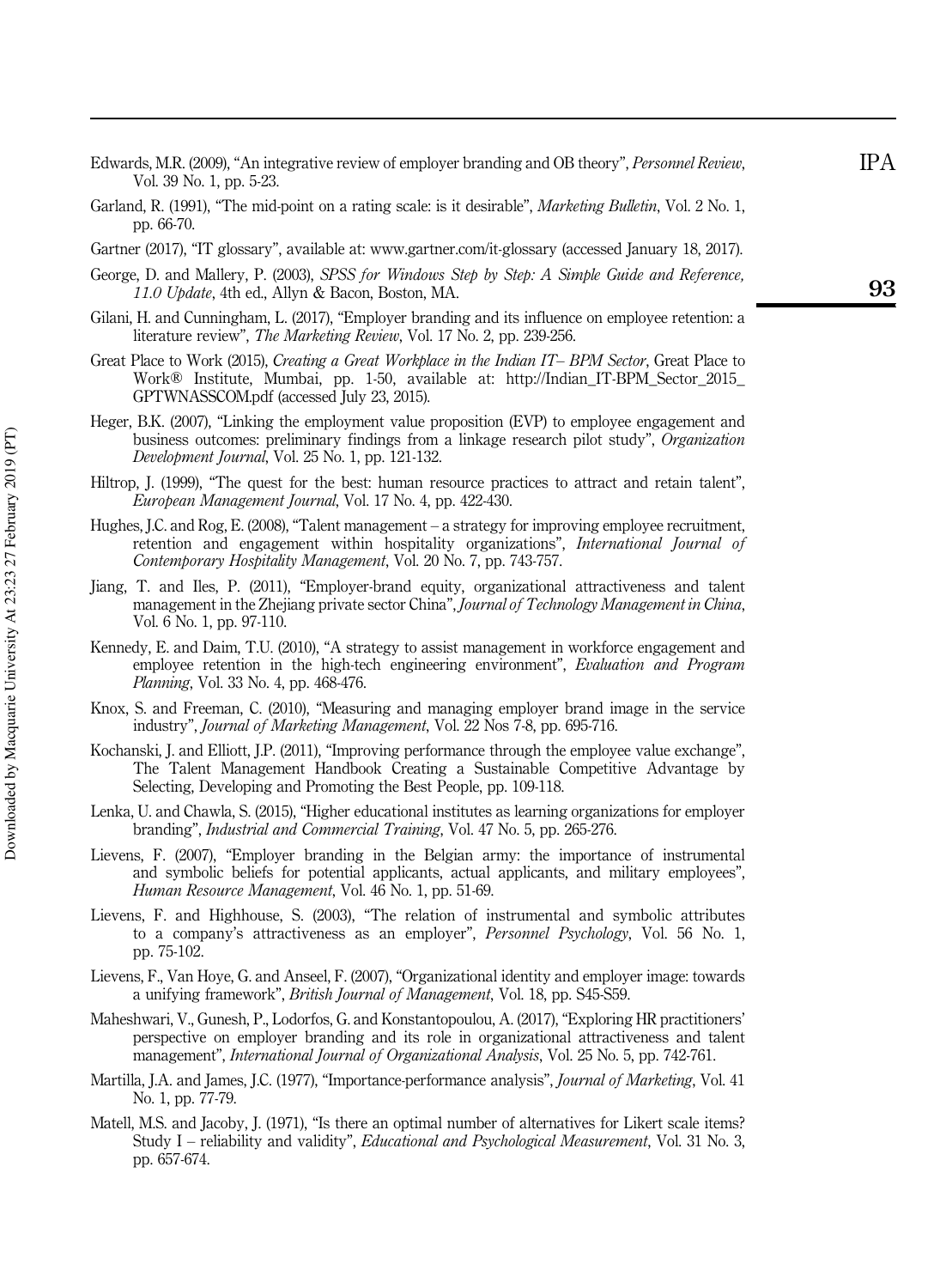| JOEPP<br>6,1 | Maxwell, R. and Knox, S. (2009), "Motivating employees to 'live the brand': a comparative case study of<br>employer brand attractiveness within the firm", Journal of Marketing Management, Vol. 25<br>Nos 9-10, pp. 893-907.                                      |
|--------------|--------------------------------------------------------------------------------------------------------------------------------------------------------------------------------------------------------------------------------------------------------------------|
|              | Montgomery, D.B. and Ramus, C.A. (2011), "Calibrating MBA job preferences for the 21st century",<br>Academy of Management Learning and Education, Vol. 10 No. 1, pp. 9-26.                                                                                         |
| 94           | Munsamy, M. and Venter, A.B. (2009), "Retention factors of management staff in the maintenance<br>phase of their careers in local government", SA Journal of Human Resource Management, Vol. 7<br>No. 1, pp. 187-195.                                              |
|              | NASSCOM (2016), <i>ITSR 2016: Executive Summary</i> , NASSCOM Publications, Delhi, available at:<br>http://js.nasscom.org/sites/default/files/researchreports/ITSR%202016-Exe%20summary.pdf<br>(accessed September 21, 2016).                                      |
|              | Ozçelik, G. (2015), "Engagement and retention of the millennial generation in the workplace through<br>internal branding", <i>International Journal of Business and Management</i> , Vol. 10 No. 3, pp. 99-107.                                                    |
|              | Parzefall, M. and Hakanen, J. (2010), "Psychological contract and its motivational and health-enhancing<br>properties", <i>Journal of Managerial Psychology</i> , Vol. 25 No. 1, pp. 4-21.                                                                         |
|              | People Matters and Monster.com (2016), <i>Employer Branding Trends Study 2016</i> , People Matters Media<br>and Monster.com, Gurgaon, available at: http://media.monsterindia.com/logos/research_report/<br>Employer_branding2016.pdf (accessed November 2, 2016). |
|              | Prajogo, D.I. and McDermott, P. (2011), "Examining competitive priorities and competitive advantage<br>in service organizations using importance-performance analysis matrix", Managing Service<br>Quality: An International Journal, Vol. 21 No. 5, pp. 465-483.  |
|              | Randstad (2015), Insights to Build a Successful Employer Brand - Randstad Award India Report 2015<br>[PDF], Randstad, Chennai, available at: https://RanstadAwardcountryreport.pdf (accessed<br>September 22, 2016).                                               |
|              | Saks, A.M. (2006), "Antecedents and consequences of employee engagement", Journal of Managerial<br><i>Psychology</i> , Vol. 2 No. 7, pp. 600-619.                                                                                                                  |
|              | Saraswathy, R. and Thamaraiselvan, N. (2010), "An Empirical study of most attractive employer in<br>Indian IT industry: potential employee perspective", SuGyaan, Vol. II No. I, pp. 34-50.                                                                        |
|              | Schaufeli, W.B., Bakker, A.B. and Salanova, M. (2006), "The measurement of work engagement with a<br>short questionnaire - a cross-national study", Educational and Psychological Measurement,<br>Vol. 66 No. 4, pp. 701-716.                                      |
|              | Sengupta, A., Bamel, U. and Singh, P. (2015), "Value proposition framework: implications for employer<br>branding", <i>Decision</i> , Vol. 42 No. 3, pp. 307-323.                                                                                                  |
|              | Sivertzen, A., Nilsen, E.R. and Olafsen, A.H. (2013), "Employer branding: employer attractiveness and<br>the use of social media", <i>Journal of Product and Brand Management</i> , Vol. 22 No. 7, pp. 473-483.                                                    |
|              | Srivastava, P. and Bhatnagar, J. (2008), "Talent acquisition due diligence leading to high employee<br>engagement: case of Motorola India MDB", <i>Industrial and Commercial Training</i> , Vol. 40 No. 5,<br>pp. 253-260.                                         |
|              | Srivastava, P. and Bhatnagar, J. (2010), "Employer brand for talent acquisition: an exploration<br>towards its measurement", VISION - The Journal of Business Perspective, Vol. 14 Nos 1-2,<br>pp. 25-34.                                                          |
|              | Tanwar, K. and Prasad, A. (2016), "The effect of employer brand dimensions on job satisfaction: gender<br>as a moderator", <i>Management Decision</i> , Vol. 54 No. 4, pp. 854-886.                                                                                |
|              | Theurer, C.P., Tumasjan, A., Welpe, I.M. and Lievens, F. (2018), "Employer branding: a brand equity-<br>based literature review and research agenda", International Journal of Management Reviews,<br>Vol. 20 No. 1, pp. 155-179.                                  |
|              | Tumasjan, A., Strobel, M. and Welpe, I.M. (2011), "Employer brand building for start-ups: which job<br>attributes do employees value most?", Zeitschrift für Betriemployer brandingswirtschaft, Vol. 81<br>No. 6, pp. 111-136.                                     |